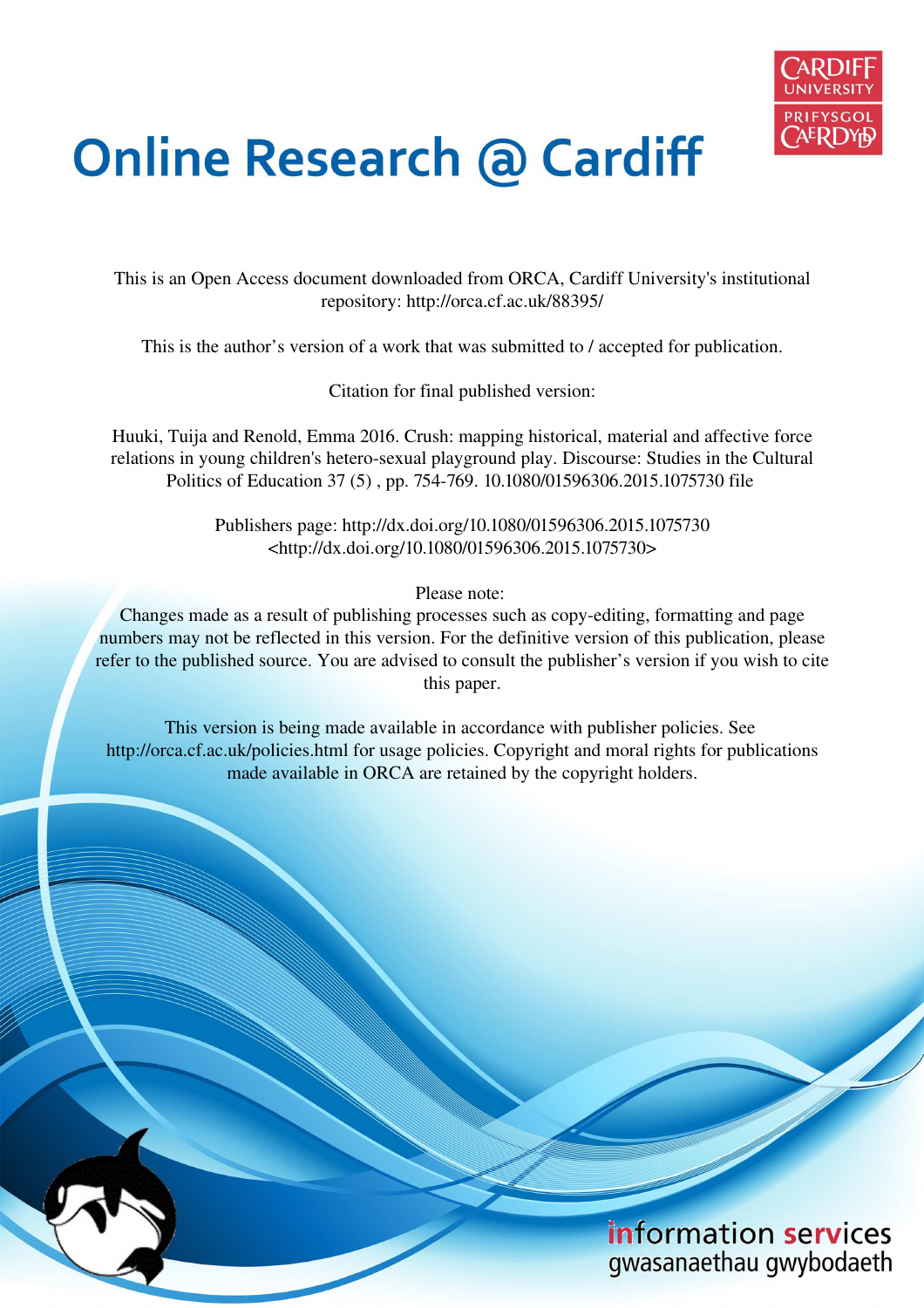**Crush: mapping historical, material and affective force relations in young children's hetero‐sexual playground play** 

## **Abstract**

*Drawing on ethnographic multi‐modal data of the gendered and sexual dynamics of pre‐school play (age 6) in a rapidly declining fishing and farming community in North Finland, this paper offers a glimpse into our sense‐making of a short video recorded episode in which three boys repeatedly pile up on and demand a kiss from one of their girl classmates. Our analyses resonates with a wider community of feminist and queer scholars who are bringing affective methodologies and posthuman approaches to re‐invigorate how we might understand the complexities of gender and sexual power relations in the early years. Inspired by the writings of Guattari (1989, 2005) and his concept of 'existential refrains', we create three 'crush' assemblages to map the more‐than‐human territorializing and de‐ terrirotialisaing force relations at play. Each assemblage offers a thinking Otherwise about gender, sexuality, violence and consent in which place, space, objects, affect and history entangle in predictable and unpredictable ways.* 

# **Introduction:**

It's just a little crush (crush) Not like I faint, every time we touch It's just some little thing (crush) Not like everything I do, depends on you Sha‐la‐la‐la, sha‐la‐la‐la

It's raising my adrenaline You're banging on a heart of tin Please don't make too much of it baby You say the word, 'forever‐more' That's not what I'm looking for All I can commit to is 'maybe'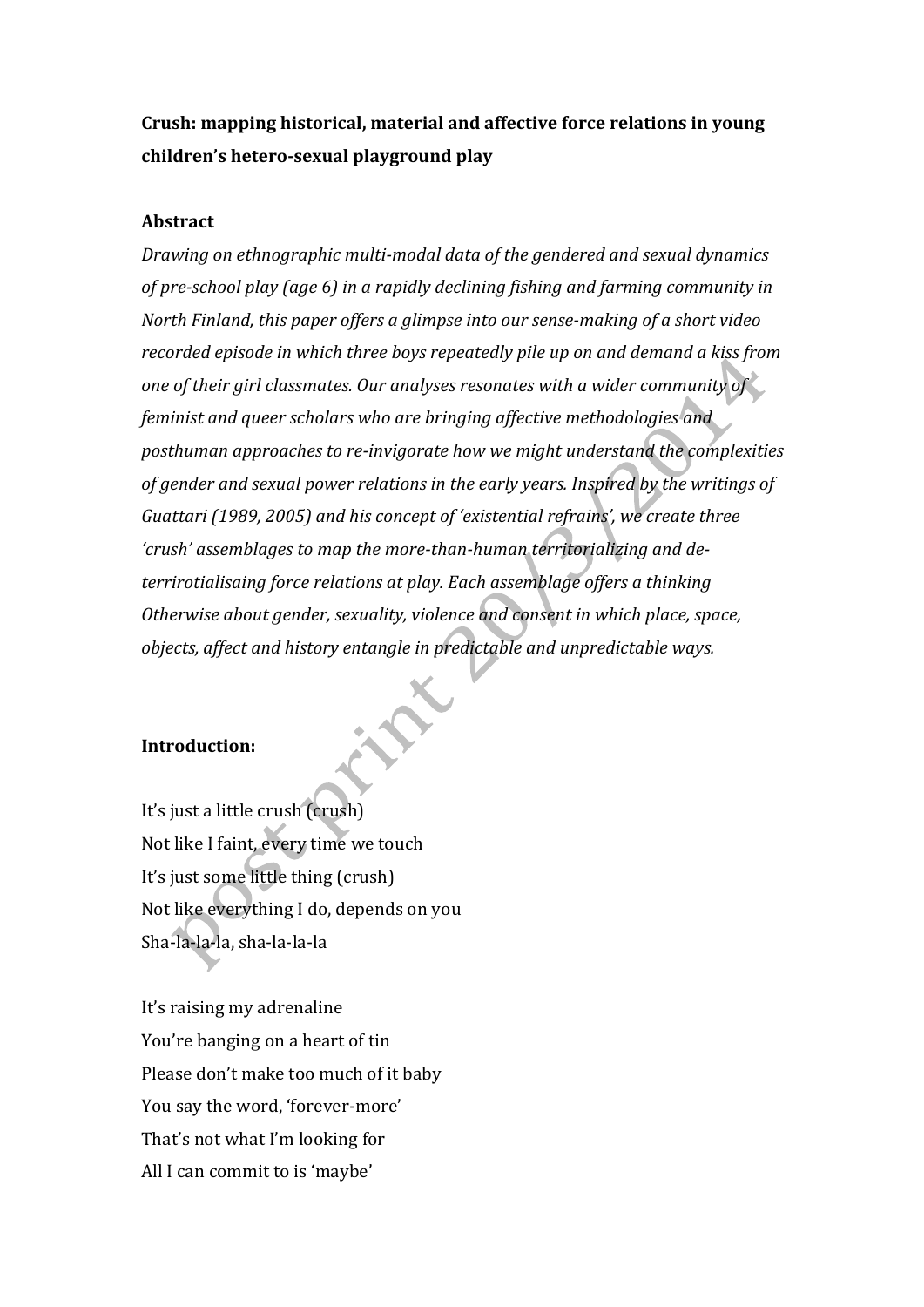So let it be what it'll be

It's just a little crush (crush) … (Jennifer Paige, Song Lyrics to 'Crush', 1998)

This paper offers a speculative analysis of an eleven minute video recorded episode of four 6 year olds playing in and around a climbing frame and school fence at a pre‐school in a rapidly declining fishing and farming community in North Finland. Three boys, Sami, Markus and Tino (pseudonyms), repeatedly chase and pile on one of their female classmates, Isla (pseudonym), with the full force of their bodies by wrapping their legs and arms around her. Each 'crush' operates in a dynamic rhythm involving forward attack, persuasion, resistance, hesitance and escape. Most games include one of the boys kissing Isla or demanding a kiss. There are 16 crushes, with variation, during the short recording.

Kiss chase and pile‐up games are not unusual among young children's playground cultures. However, when sexuality (kiss) and physical forces (pile‐ up) entangle, as they do here in the discursive materiality of the 'crush', normalizing developmental tropes of 'boisterous' or 'rough and tumble' play and moral panics of 'premature sexualisation' or 'sexual bullying' can jostle and collide when scenes like these come into view by an adult observer. As researchers who have spent the best part of our academic lives exploring the gender and sexual power plays amongst children in school settings, this episode not only connected to our central substantive interest, but it was affectively charged for us with a weighty materiality that, in the words of Jennifer Paige, "raised our adrenaline". This episode burnt our senses and sparked dreams, memories, and talk about the im/possibility and urgency of troubling the complexities of gender and sexual power plays in the early years ‐ a domain that is relatively untouched by and under theorisied in the empirical qualitative social sciences.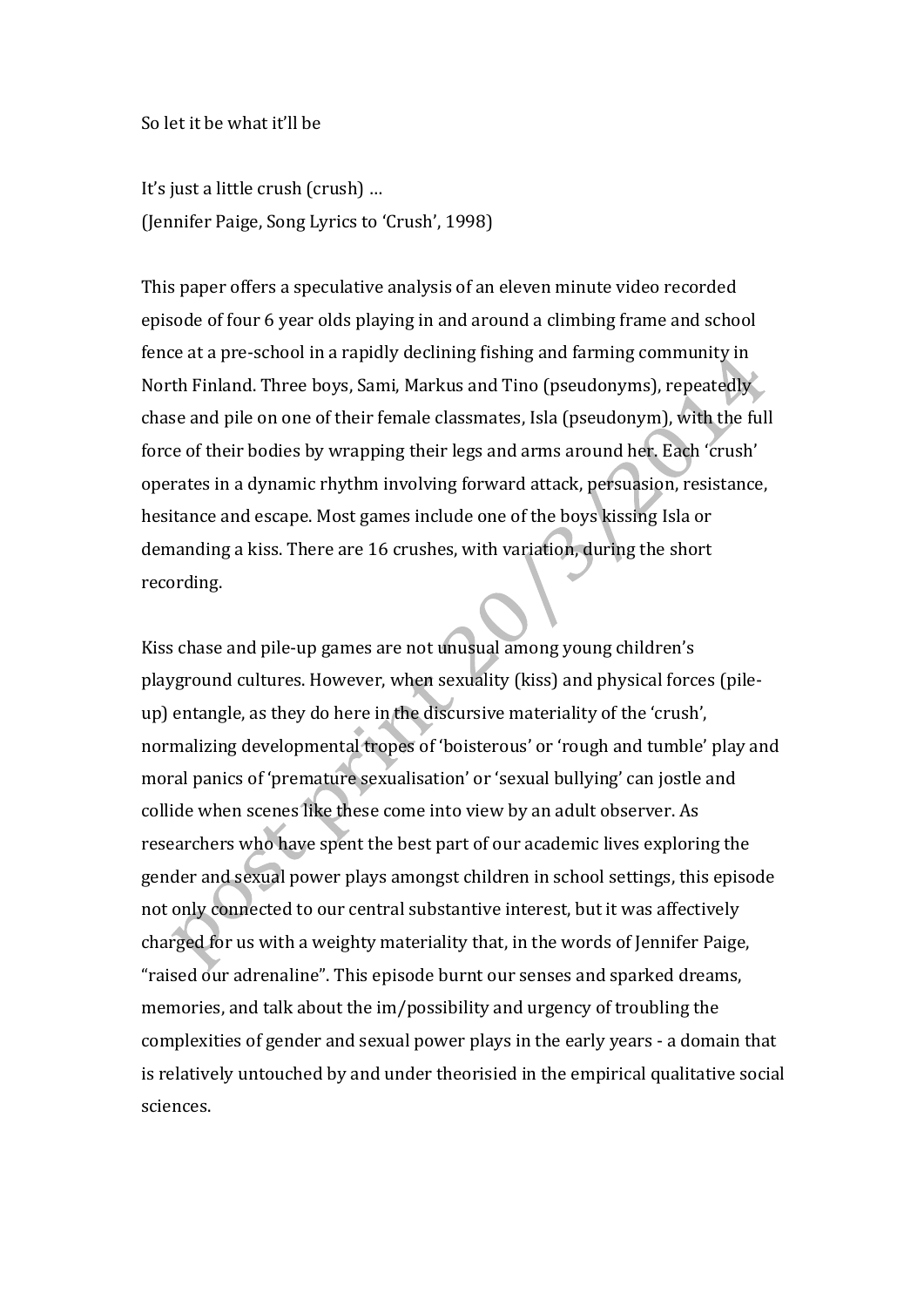Building on previous projects (Holford, Renold and Huuki, 2012; Renold and Ivinson, 2014a, 2015; Ivinson and Renold, 2013a, 2013b) this paper resonates and dialogues with a wider community of scholars bringing affective, creative and multi‐sensory methodologies and more‐than‐human and new materialist approaches to bear upon and re‐invigorate the child and childhood in the early years. Our aim is to attune to the full ecology of experience through creating three crush assemblages that offer a thinking Otherwise about how gender, sexuality and violence emerge in the socio‐materialities of playground peer cultures and specifically, the ways in which place, space, objects, affect and history entangle in predictable and unpredictable ways.

# **When affect jumps: creating 'crush' assemblages, mapping territorializing refrains**

The episode outlined above occured in the first few days of a longitudinal ethnographic research project *Gender Equity, Conflict, and Power among Young Children.* This project set out to explore the ways in which gendered power shapes young children's peer relationship cultures in school as they transition from pre school (age 1-6) to primary school (7-12).<sup>1</sup> The fieldwork took place over three years and was carried out in a school in Santakylä (pseudonym), located in a semi-rural town/village of approximately 4000 inhabitants in North-Finland, close to the Polar Circle. Built on agricultural and fishing industries over a period of 400 years, Santakylä has recently undergone severe structural changes seeing a rapid decline in both the fishing and farming industries. The last farm was closed down at the beginning of the 1980s, and the commercial fishery has only a couple of remaining fishermen. In contemporary times, the harbour draws in leisure yachts rather than trawlers, and the privatized agricultural land now accommodates a new Information Communication Technology (ICT) park and detached luxury houses. In relation to the three boys and one girl that feature in the video footage, Isla's heritage is located in the

<sup>&</sup>lt;sup>1</sup> The research is funded by the Academy of Finland 2012-16. In the research project in question, the first author works as PI and the second author works as research partner. The two authors have come together through a shared history of collaboration in earlier research and development projects (From Violence to Caring, The Academy of Finland, 2007-10; ALLiES - *Developing teachers' and parents' alliance for early violence prevention in pre-school"*, EC Daphne III, 2010-12.)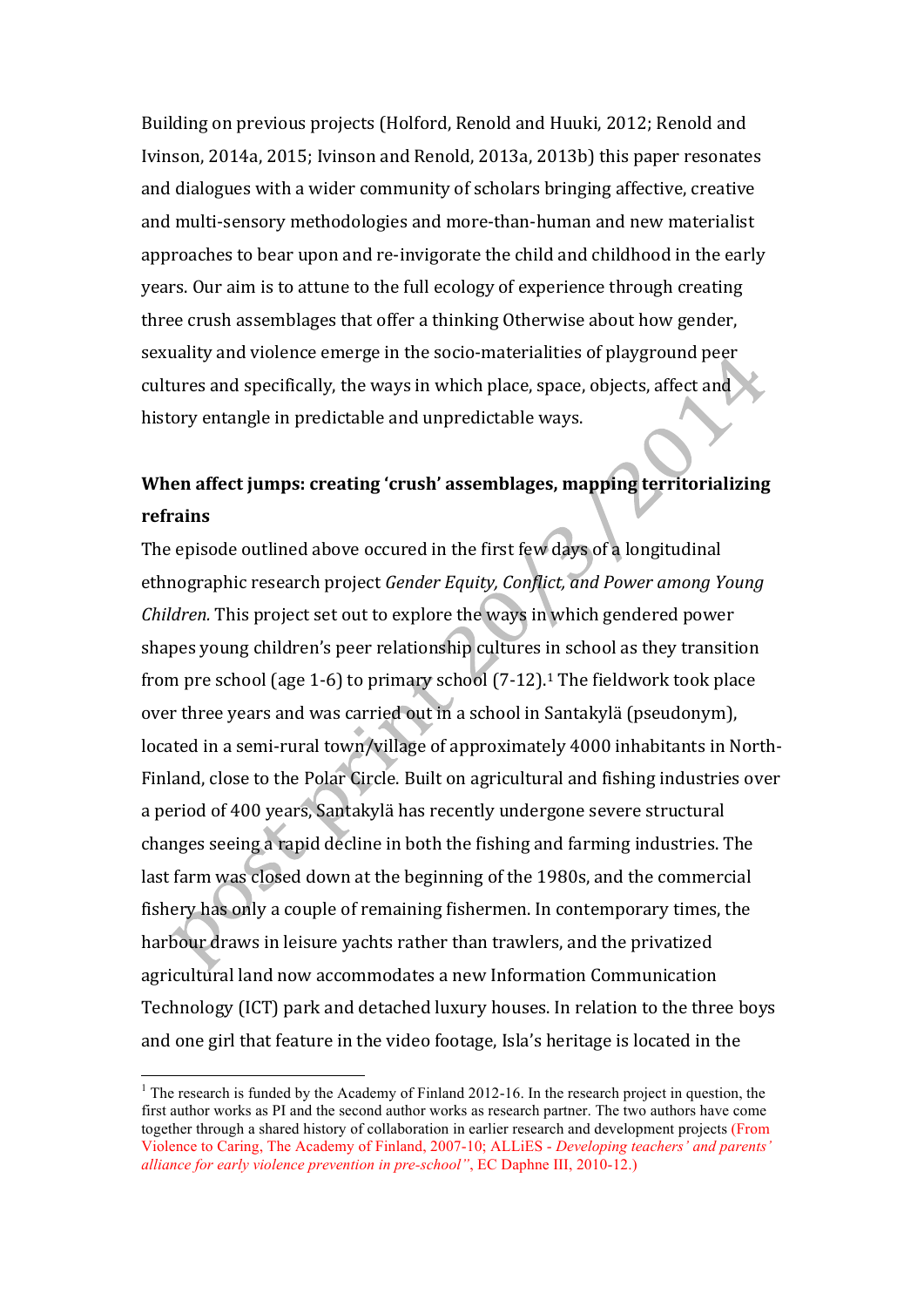declining fishing community and the three boys reside in the wealthy houses of the ICT park and business sector.

Coming to know and un‐know children's cultures, and be attuned to the unpredictable flows in the micro‐worlds of everyday life in school, the first author, Tuija, created a wide‐range of research encounters across playgrounds and classrooms, including talk‐based methods, walking‐tours, video‐recorded observation, photographs, and a range of creative child‐focused activities. This methodology sought to make visible the 'awkward, messy, unequal, unstable, surprising and creative qualities of encounters and interconnection across difference' (Stewart, 2007, p. 128; see also Olsson, 2009, Lenz‐Taguchi, 2010; MacLure et al., 2011, Coleman and Ringrose, 2013; Holford et al., 2013; Osgood, 2014; Holmes and Jones, 2013). For the video footage that focuses this paper, we (Tuija and Emma) then spent an intensive week, and subsequent sessions, over a 3 month period, viewing and re‐viewing the footage: pausing, rewinding, slowing down and speeding up the data in a process which nurtured the 'qualitative multiplicities' (Braidotti, 2006) we felt vibrate and ripple across each pile‐ up/crush. We isolated different modalities: sound, speed, light, colour, objects, movement, and language to explore Deleuzo‐Guattarian repetitions and differences, or what they conceptualise as 'refrains' (see below) and how they 'intra‐acted' within and between each crush: that is, how things come together in the process of becoming, where each becoming "iteratively enfolds into its ongoing differential materialization" (Barad, 2007, p. 234). Putting the concept of intra‐action to work here, meant being attuned not only to how this new expanded data set intra-acted internally to create new data assemblages (Fox & Alldred, 2013) but how the data moved us affectively and in turn, moved the process of analysis into new cartographies. We began to notice how each crush passed through our bodies, and as Stewart (2007, p. 39) describes, how each affective charge "lingers for a little while as an irritation, confusion, judgement, thrill or musing" but, and importantly for us and this paper, "however it strikes its significance jumps".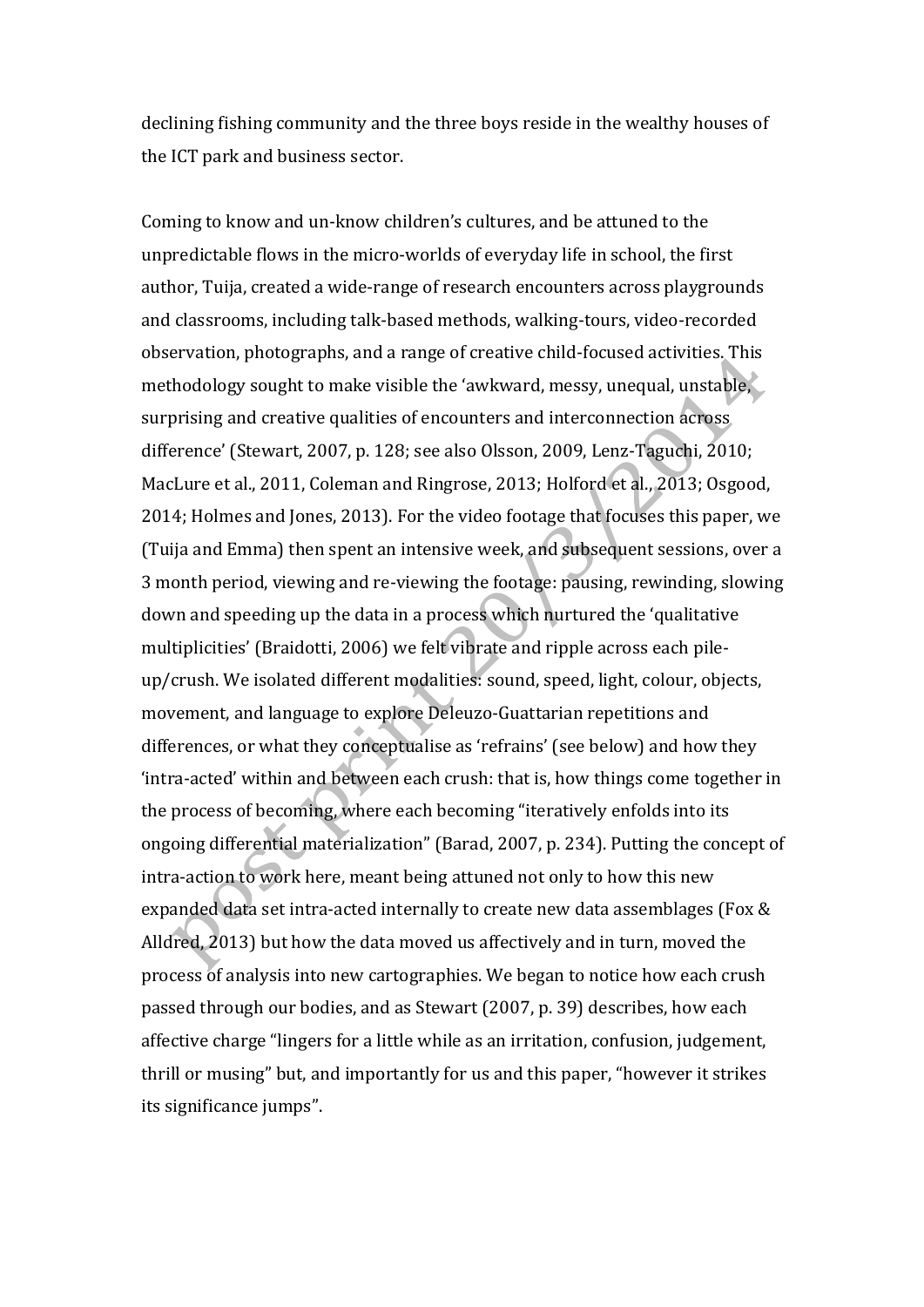For us, noticing when affect jumps enabled us to acknowledge but also get beyond how affects' "visceral force keys a search to make sense of it, to incorporate it into an order of meaning" (Stewart, 2007, p. 39). We draw on Deleuzo‐Guattarian territorializing yet dynamic socio‐semiotic‐material‐ historical assemblages. This dynamicism is central for us in being able to map the territorializing and deterritorialising<sup>2</sup> lines of force inside each crush assemblage and in ways that keep the 'processual creativity' of each crush (Guattari, 1995) in play. To assist us in this mapping we also make use of Deleuze and Guattari's notion of the refrain (ritournelle): a repetition that creates and re-creates a territory (e.g. the gendered force relations of the crush), in ways that defend against chaos (e.g. multiplicity of gender expression). While the refrain is most often deployed as an auditory concept (Genosko, 2009; Young‐Blood Jackson, 2013), it can also be considered as a material, historical or affective expression. We consider in this paper how its repetitive or cyclical function manifests in a rhythm of de and re‐territorialisation. So while each 'crush' might look the same, something *more‐than* is going on in ways that connect to other existential territories and territorializing force relations. Indeed, as Guattari writes: "a refrain‐analysis could be productive of … other enunciative modalities that dis‐ pose existence differently" (2013, p. 149). In this paper it is the ways in which we think, feel, theorise and intervene in episodes of gender and sexual power plays like these.

In what follows then, we experiment with our data and attempt to put Guattari's refrain analysis to work by creating three 'crush' assemblages, comprising of moving bodies and body‐parts, climbing frames, grit and dirt, school fences, and language (verbal and textual, from speech to historical archive). Each assemblage illuminates and brings a different modality into view: objects, history and movement. In each section we try and draw attention to how 'affect jumps' across existential territories, and into what Erin Manning (2013) writes about as the 'time‐slips' of territorialized and deterritorialised refrains. We also go some

 $2$  The concept of de- and re- territorialisation stem from Guattari's (1989, 1992) posthuman ontology of subjectification, where humans are criss‐crossed by semiotic, material and affective forces that hold and/or block (territorialise) and rupture and/or release (de‐territorialise) modes of being in the world (see Genosko, 2009).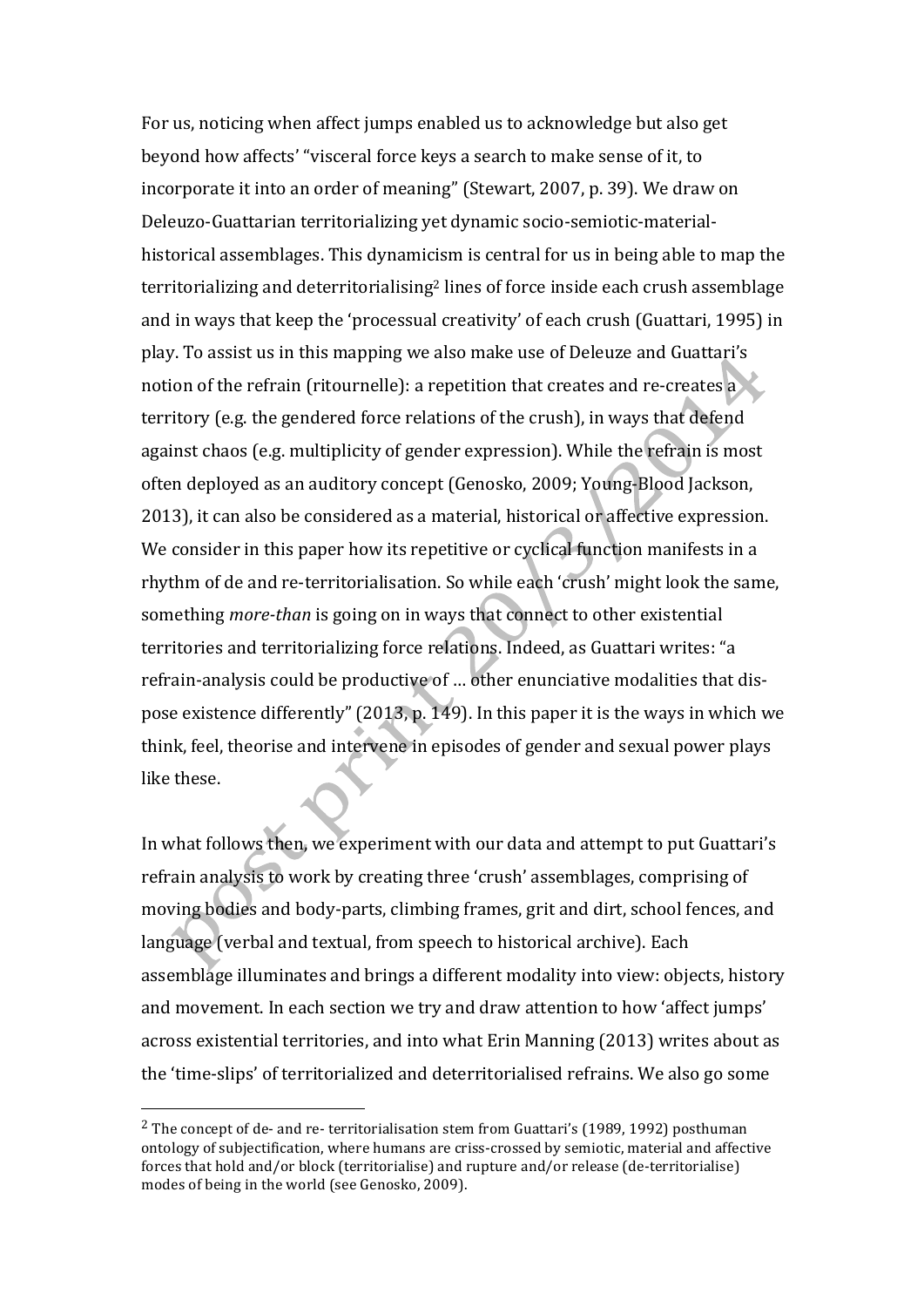way to re-create the ways in which our rhizomatic analysis unfolded. At the end of the first section, *It's just a little crush?* we foreground the non‐human (climbing frame) and also show how seemingly random comments about waste and drain pipes moved us to reconsider a previous crush episode and subsequently carry out further interviews with local residents, search historical archives, and statistical surveys to understand the wider historical and neo‐ liberalising force relations at work as old industries make way for the new. These historical affective residues are explored further in section two, *Crushing histories*. The final section, *Crushing like a girl* builds on the previous two sections and glimpses the blocks and ruptures of affective territorialising gendered force fields that shift the sedimented rhythms of what (else) a crush can do.

# **It's just a little crush?: body stacks, forced kisses, steel frames, stoned faces and drainpipes**

"The body hums along, rages up, or deflates. It goes with the flow, meets resistance, gets attacked, or finds itself caught up in something it can't get out of" (Stewart, 2007, p. 75)

## *ROUND 1*

*Isla, Tino, Markus and Sami are hanging from, standing under and running on top of the large climbing frame in the middle of the play area. Isla, standing on top of the frame shouts out, "you can't come on top of me at any rate". She slides down, and sits on the ground beside the climbing frame. Tino soon jumps down too, runs to Isla, pushes her to the floor face down, wrapping his legs and arms around her. The other two boys follow Tino and jump on top of Tino and Isla, forming a pancake stack of bodies, each piled upon the other. Isla lies on the bottom of the pile, so that only her legs can be seen. Tuija, who is filming from the school fence near the pile up interjects: "Wasn't it so that everyone should be on the bottom by turns?" Isla responds: "Ouch! Tino, my face will get all black". Tuija keeps asking questions about taking turns in the pile up, after which boys shout one by one: "I won't be on the bottom!". The boys release Isla and withdraw, scurrying up the*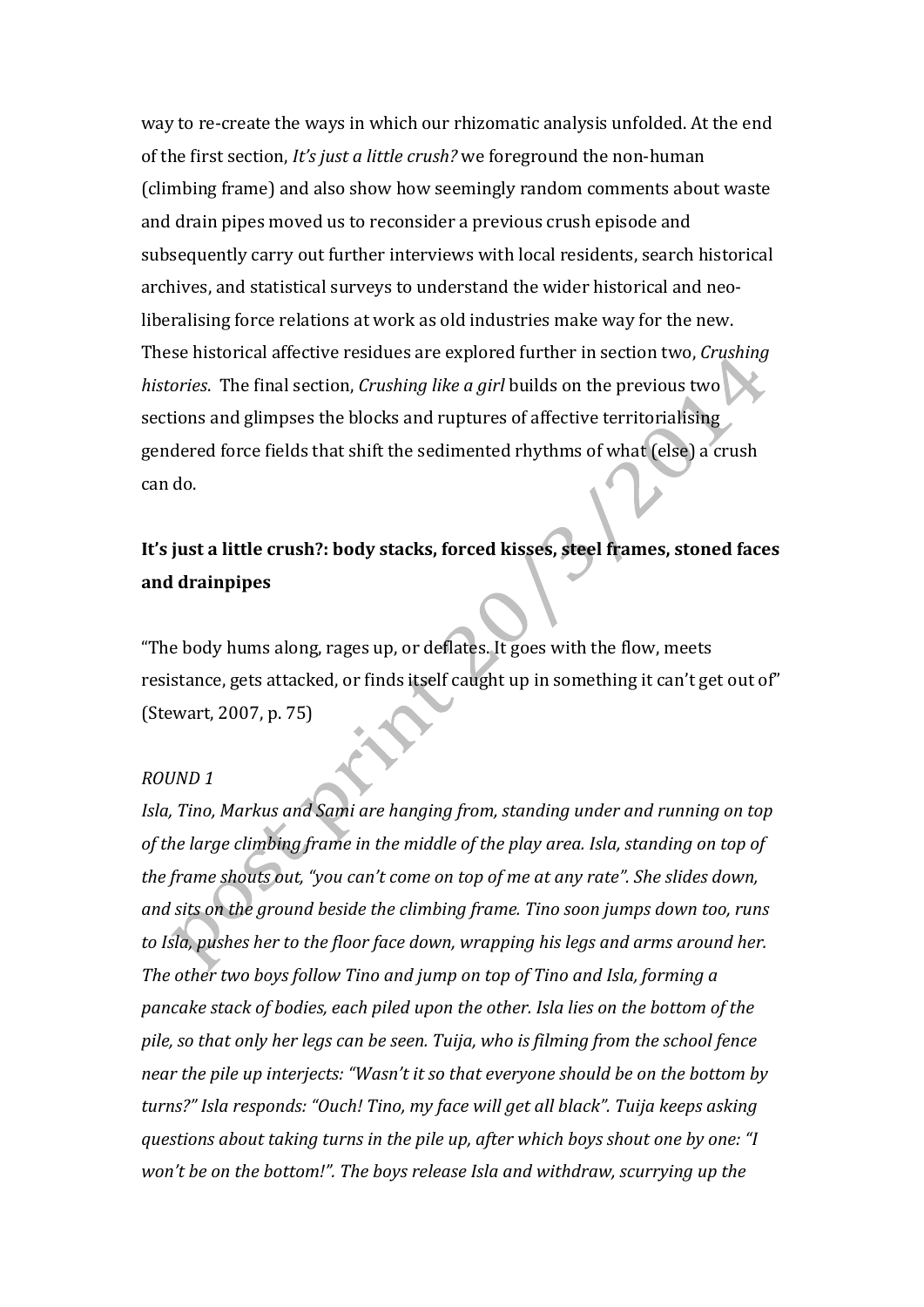*climbing frame. Isla asks Tuija whether she has something in the corner of her eye. Tuija removes a stone that has stuck to Isla's cheek.* 

#### *ROUND 2*

*Isla stays sitting on the ground. Tuija asks her if she is always on the bottom of the stack. "Er, yeah", Isla replies. Tino jumps down from the climbing frame, runs to Isla, and jumps on her like before. Tuija asks whether someone else could be on the bottom. Sami announces that it is only Isla who is on the bottom because she is "so wonderful". Tuija keeps on asking questions about the play. The crush continues. Isla is lying on the ground, yelling, kicking in the air and struggling slightly, after which Tino releases Isla. Isla goes close to Tuija, who is standing by the school fence, and sits down beside her between the fence and beneath Tuija's legs.* 

#### *ROUND 3*

*The boys stay nearby, standing in a semi‐circle around Isla and Tuija. Tuija is standing against the fence that separates the school from the local restaurant. Isla is sitting in the tight space between Tuija and the fence. Tuija asks again, "what if the one on the bottom doesn't want to be on the bottom? "It must be", says Sami "'cause otherwise you (looking at Isla) end up there", pointing his finger to the other side of the fence in the direction of the restaurant.* 

*Isla: "Whoa! I want to go there 'cause you get pizza there!": Markus: "No, no, otherwise you end up in Canada!"* 

*Tino: "No, you go to champagne! [pointing and wagging his index finger at Isla] Markus: "Yeeeeah! So you will be drank there" [he steps towards Isla, pointing at her with his index finger]* 

*Tuija asks Isla whether she wants to be on the bottom, and when Isla says she doesn't know, Tino immediately jumps on Isla and kisses her. Isla, who is still sitting between Tuija and the fence, pushes Tino away with her hands, shouting, "Don't you come here to kiss me!" Tuija asks more open questions about what happens, and the boys, led by Tino, withdraw.* 

#### *ROUND 4*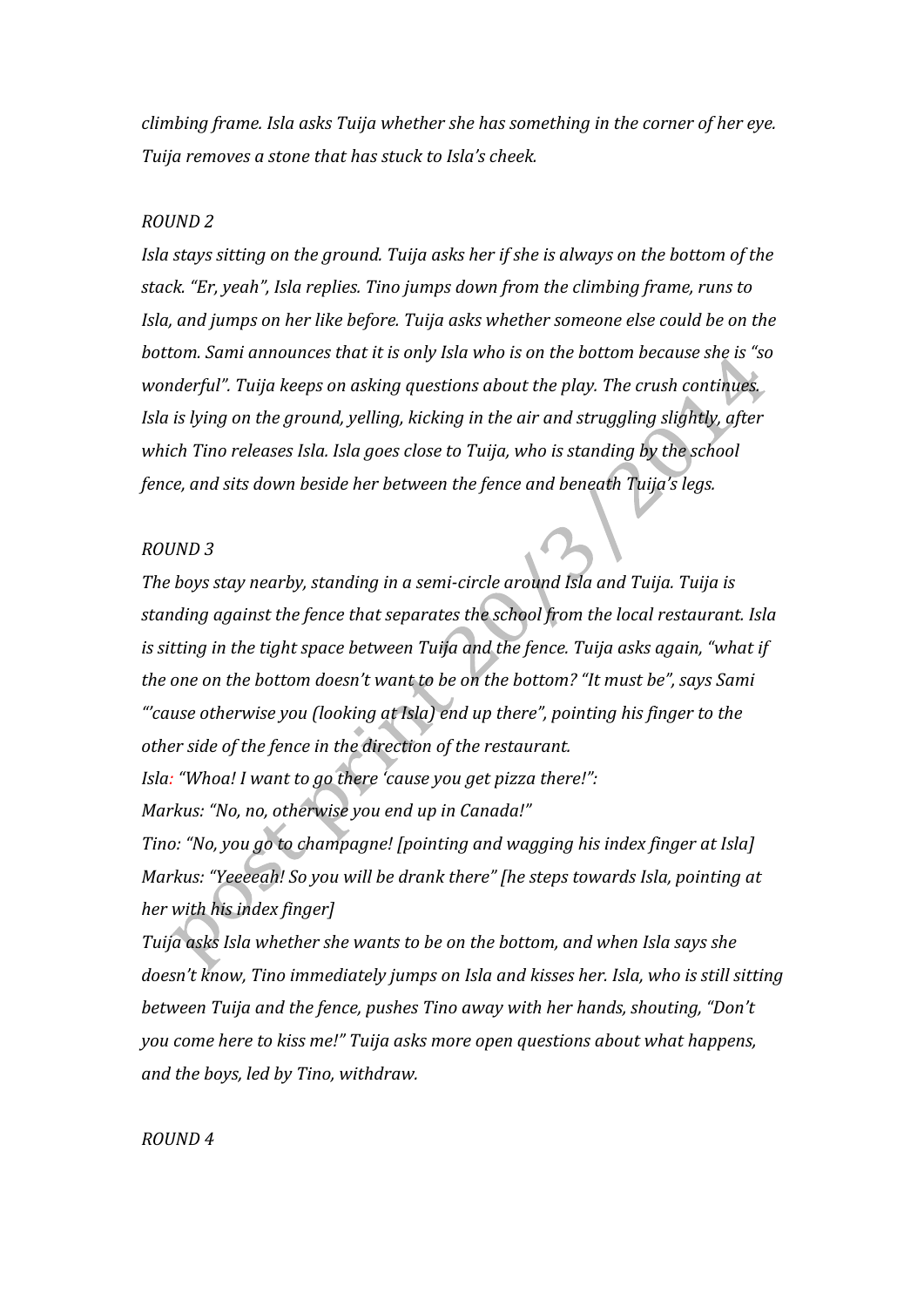*The boys run off and lie on the ground. Isla shouts: "Yes, now they're lying down!". She runs after the boys, who escape by climbing on top of the climbing frame. Isla returns beside Tuija, sighing happily and says to Tuija, "You're my mum". And shortly after she says: "They're digging a trench in our place….doing drainpipe stuff."* 

In 'what (else) can a kiss do', (Holford et al., 2013) we explored the multiple material and affective flows of how kisses travel across girl and boy bodies and things in playground cultures (e.g. the 'kissing hut' and the 'school line'). In contrast to the democratization of the kiss as it consolidated boy‐girl romantic attachments in the kissing hut, with each girl taking it in turns to kiss the boy, this kiss takes on a hetero‐relation of seemingly one‐directional force. In all 16 rounds, only Isla is kissed, and the kiss always comes at the end of the crush. With her initial challenge, "you can't come on top of me" Isla invites the first crush, yet it isn't long before she is hurt in the first crush, attempts to get away from the second and third crush and retreats between the becoming‐mum of Tuija's legs and the fence, chasing the boys away in round 4. Watching the footage over and over, we struggled to invest in the 'not knowing' of what looked and felt like a regular scene of non‐consensual, if ambivalent, romancing of sexual violence. Isla is repeatedly crushed, for her 'wonderfulness'! Her face is pushed into the playground which leaves its mark in her stoned face. She 'must be' at the bottom of the pile, physically subordinated, in which three boys jump on top of her, sealing each crush with a kiss that she struggles to evade.

The crush, for us, is simultaneously physical and symbolic, a visceral weighty material force that connects to decades of research, practice and activism of the everyday sexual violence inflicted upon girls and women by boys and men. But wait. These are six year olds. Isn't this a game of young children experimenting with power relations? Are they playing at 'sexual violence' and 'consent'? During the watching, Emma was reminded of the 10 year old boys in her doctoral data who talked about playing 'gang rape' in their bedrooms with each other taking it in turns to be the 'kidnapped girl' or the 'van driver'. This data resulted in a queer analysis of boys' schizoid play at misogyny and homoeroticsm (Renold,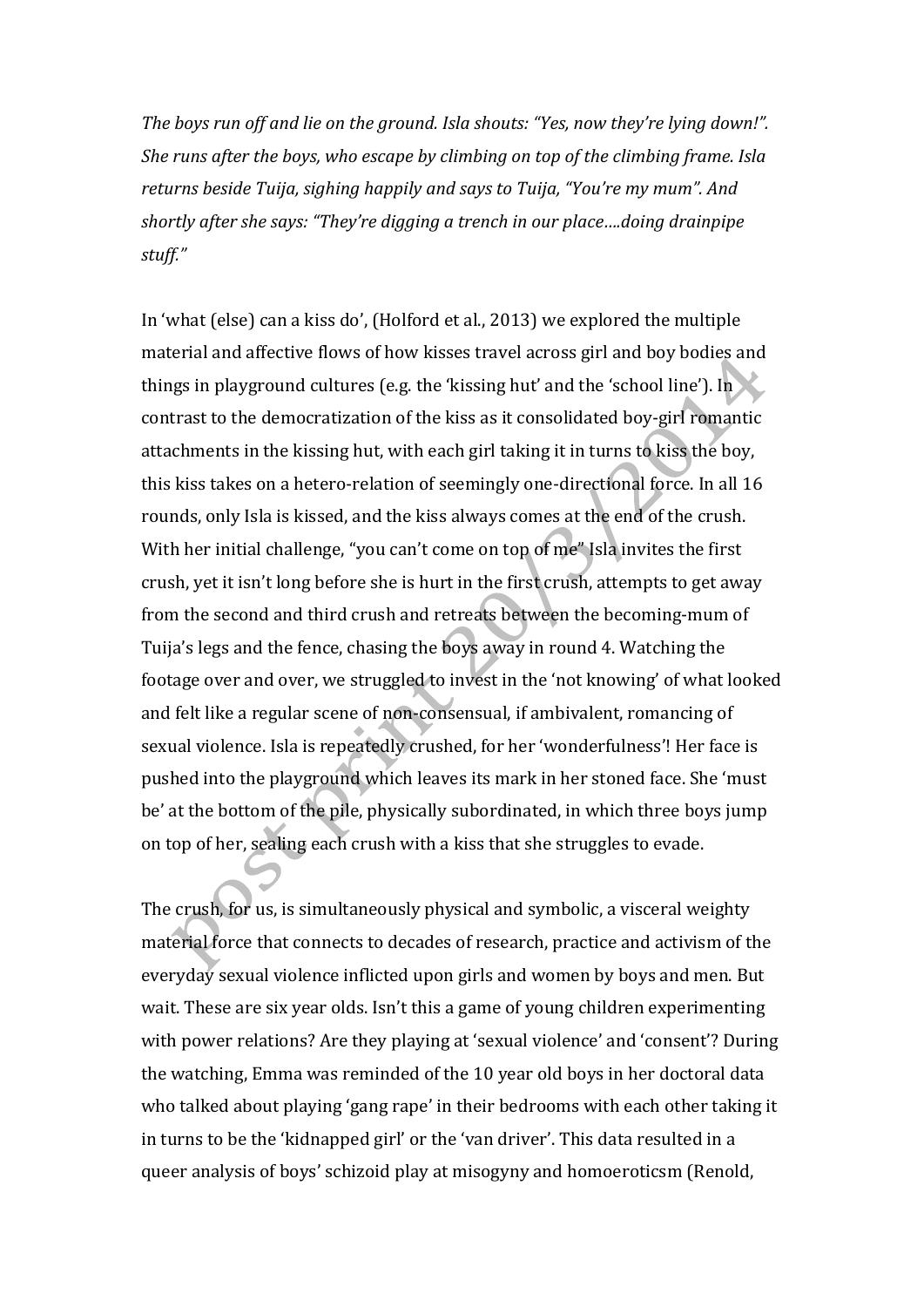2008). But what is being produced and created here when three boys play 'crush the girl', in the public arena of the school playground? What queer energies and becomings can flow from this scene? Moreover, given the paucity of research on peer sexual violence in the early years, should we not terminate our analysis here and provide the 'evidence' that sexual violence is learnt through everyday play and indeed begins early. For example, in traditional developmental psychological research on conflict and harm‐making between children, the concepts of sexual bullying or aggression have been used to identify and then isolate and to some extent pathologise the personal traits of particular individuals (Smith, Morita, Junger‐Tas, Olweus, & Catalano, 1999; Monks & Coyne, 2011). In feminist scholarship the boys' behaviour would be connected to oppressive and aggressive gender roles entangled with the formation of hegemonic masculinities which young boys are pressured to perform, and which girls become the casualty of (Davies, 1989; Walkerdine, 1999; Holland, 2003; Connolly, 2004; Brown, 2007; Eidevald, 2009). Much of this research focuses on children's inter‐personal relations, and provides a powerful and important critique of the socio‐cultural and socio‐structural gender and sexual power relations that manifest in coercive sexual play in scenes like these.

However, few approaches would complicate the victim‐perpetrator subject positions or, as we hope to do here and throughout the paper, go beyond critique and explore further the ebb and flow of power relations that make‐up the directional force of the crush. Should we not explore how subject-object relations intra‐act in ways that produce refrains (as "the deterritorialising vectors of any given assemblage" Deleuze & Guattari 1987, p. 327) that make some assemblages more or less territorializing than others, or attend to those moments when, as discussed earlier, 'affects jump'. What about the more‐than‐ human relations at play? How does the non‐human intervene and entangle in more‐than‐human assemblages. We pause here to do just that – to speculate about how the climbing frame, standing erect and high enables the boys to direct the force in the build up to each crush, enabling them call and jump from an extended height and where physical structures of limbs and steel harden the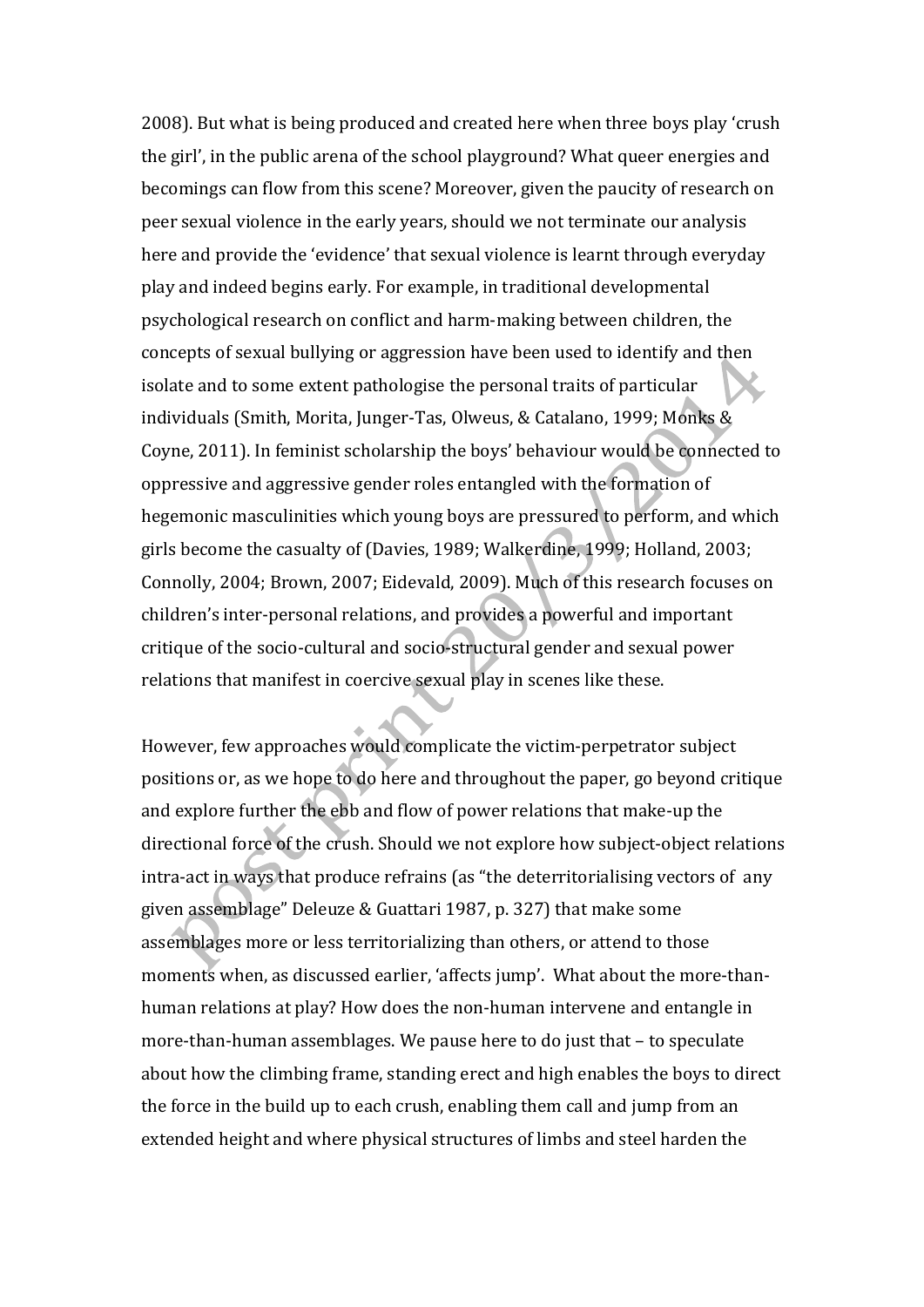affective weight of each crush where bodies and things entangle to bolster territorializing force relations.

#### *Framing the crush*

The climbing frame is where much of the play and around which the crushes take place. It is the largest of the playground furniture, standing high up in the middle of the school yard. It forms the base from which the three boys mostly operate either in, on, under or behind and seems to provide a sanctuary and retreat when they escape and withdraw from each crush. Barad (2007) writes that there is "no independent, self‐contained existence" – rather all organisms are inter‐dependent in a non‐hierarchical fashion. The climbing‐frame and the boys then can perhaps be understood here in terms of continuity rather than in terms of discrete units. They form a boy‐frame assemblage in this episode insofar as Isla is relegated to the fence and the surrounding area around the frame. Moreover, just as the boys are adjusting their bodies, weight and movement that the climbing frame affords, so the climbing frame, standing erect and high enables the boys to direct the force in the build up to each crush enabling them call and jump from an extended height. Physical structures of limbs and steel harden the affective weight of each crush. The Isla‐fence‐Tuija assemblage affords no such height or spatial dominance and presence, being physically smaller, and located in the periphery of the playground. Compared to the centralized dominating stature of the climbing frame which is in constant movement, the fence/Tuija/Isla/ground assemblage is more static, peripheral, taking up less space to the extent that in the third and fourth round they are physically entangled, with arms, legs and bars wrapped around each other, affording protection and sanctuary, but marginalized in the increasingly contracted space. These two assemblages intra‐act, by calling the direction of the force into question (Isla‐Fence‐Tuija) or by consolidating the force (of how things 'must be'). Agency, in terms of who incites and energizes the crush seems only to emerge from within the climbing frame assemblage. Isla's first challenge provoking the first crush is spoken from inside the frame and the ensuing crushes emanate from the boy‐frame. But then, cocooned and perhaps sheltered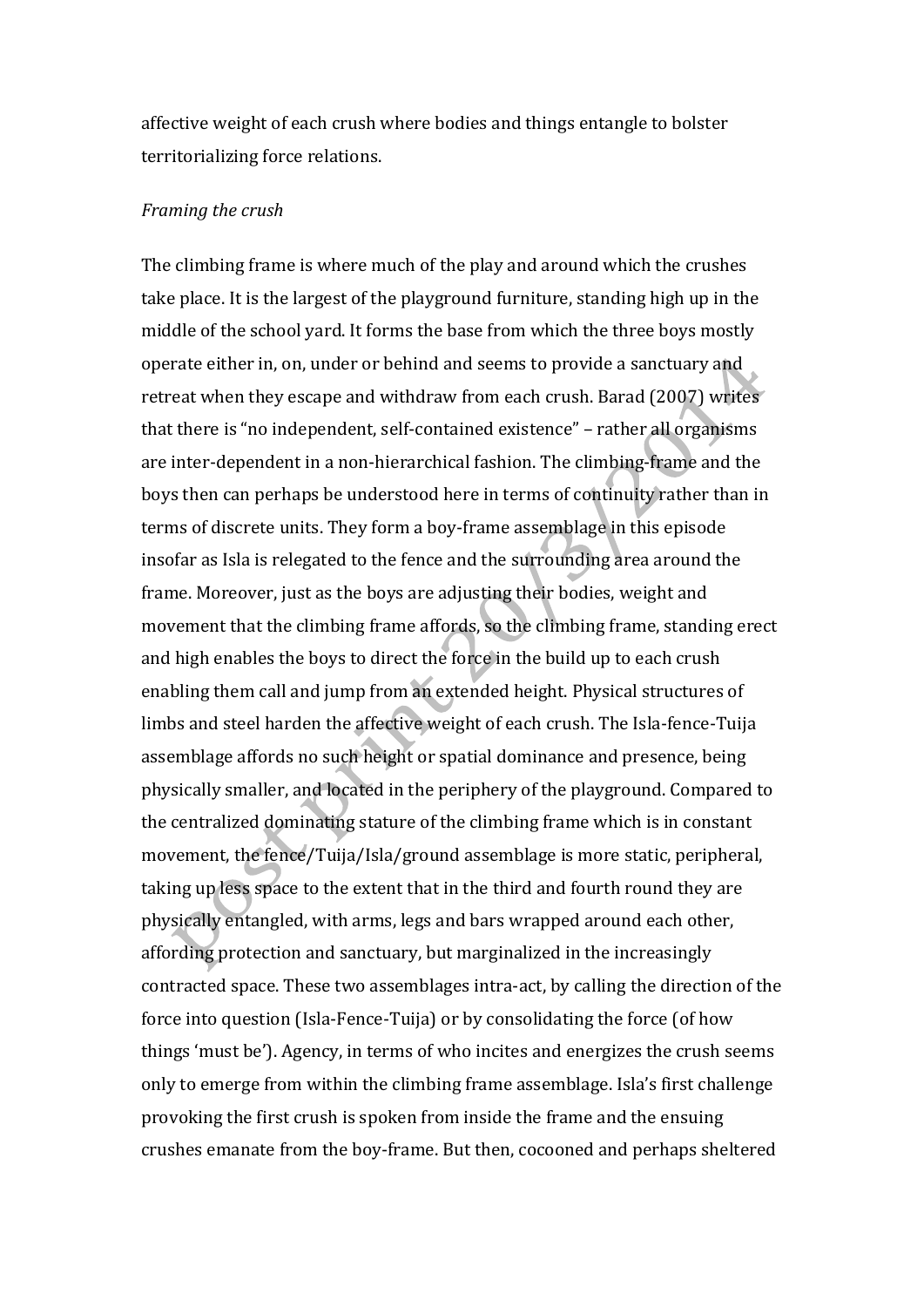in the becoming‐mum body of Tuija at the threshold of the school grounds, 'affect jumps' through Isla's words:

"They're digging a trench in our place … doing drainpipe stuff".

This seemingly arbitrary statement transports us to the domestic space of the home and ruptures the rhythm that is being set up, in which Isla is physically marginalized and increasingly stilled and crushed in ways that grate and hurt. While we could work creatively and symbolically with these powerful images, and it is very tempting to connect the phallic drainpipes with the sexual force of the boy‐frame‐crush, we want to consider how Isla summons a vivid semiotic assemblage in which trenches are dug to support drains which carry away waste. In the next section we pause again to create an agential cut which connects the boys' positioning ("you'll end up there") and consumption ("you will be drank") of Isla to wider socio‐historical relations of violence in and around Santakylä.

# **Crushed by history: consumption, stolen kisses and community trauma**

*The boys stay nearby, standing in a semi‐circle around Isla and Tuija. Tuija is standing against the fence that separates the school from the local restaurant. Isla is sitting in the tight space between Tuija and the fence. Tuija asks again, "what if the one on the bottom doesn't want to be on the bottom? "It must be", says Sami "'cause otherwise you (looking at Isla) end up there", pointing his finger to the other side of the fence in the direction of the restaurant. Isla: "Whoa! I want to go there 'cause you get pizza there!"* 

*Markus: "No, no, otherwise you end up in Canada!"* 

*Tino: "No, you go to champagne! [pointing and wagging his index finger at Isla] Markus: "Yeeeeah! So you will be drank there" [he steps towards Isla, pointing at her with his index finger]* 

*Tuija asks Isla whether she wants to be on the bottom, and when Isla says she doesn't know, Tino immediately jumps on Isla and kisses her. Moments later Tino*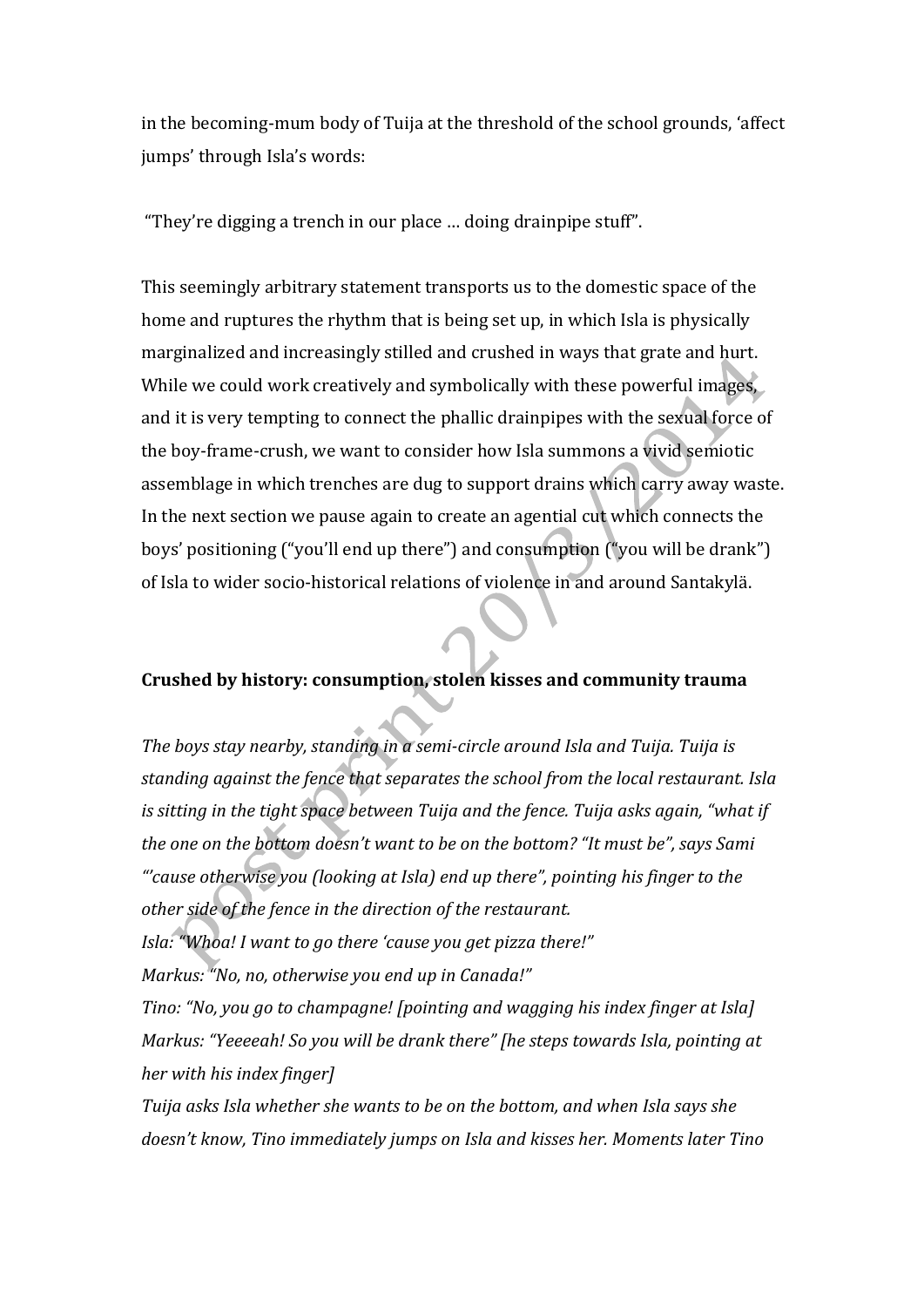*shouts back nastily "You got a little kiss!", which is followed up by Sami: "and you'll soon be on neighbour's side!".* 

Entanglements of bodies and phenomena, such as the more‐than‐human assemblage created above are always located in time, history and place. Sometimes we can sense, in the slowing down, how affective traces of the past surge through the social in ways that leap between any number of what Deleuze and Guattari call, 'existential territories'. In the episode above we glimpse those 'transversal flashes' (Guattari, 1995, p. 93) where affect jumps across time‐space domains. Here, objects (the fence) utterances ("drank you", wanting "pizza"), instititutional (school), and recreational bodies (pizza place), human body parts (pointing‐wagging fingers, lips, jumping bodies), among a myriad other fragments pulse and vibrate. These vibrations deepen our sense-making of the crush as we watch them ripple and intra‐act with recent and ancient histories, criss‐crossed by an affective stream of "alterant‐altering inter‐fusions" (Manning & Massumi 2014, p. 25) that pass through the mouths, actions and bodies of Isla and the three boys. We pause here to bring some of those historical tensions to the surface.

The Santakylä school was originally built in the 1940s to provide education for the children of the local fisher and agricultural community (of which Isla is a part). It was renovated and re-built in the early 2000s in order to meet the needs of a growing number of inhabitants from the ICT and business sectors (of which the boys are a part). The school is located next to the centre of the village, separated by a fence. Thus the closest 'neighbour', as Sami names it, is the village centre with its local restaurant. According to the results of the Well‐being questionnaire, the SWOT‐analysis of the local inhabitant association, as well as ethnographic interviews with local residents, the village centre is perceived as 'out of control', 'unpleasant', 'unsafe', 'troubled' and 'unsettled', "where you can often see drunken people hanging around". The area, which consists of a local restaurant, a hairdresser, a supermarket and a block of apartment houses owned by the local authority is avoided by many other villagers. In stark contrast to the harbourside's regeneration project accompanied by an exuberant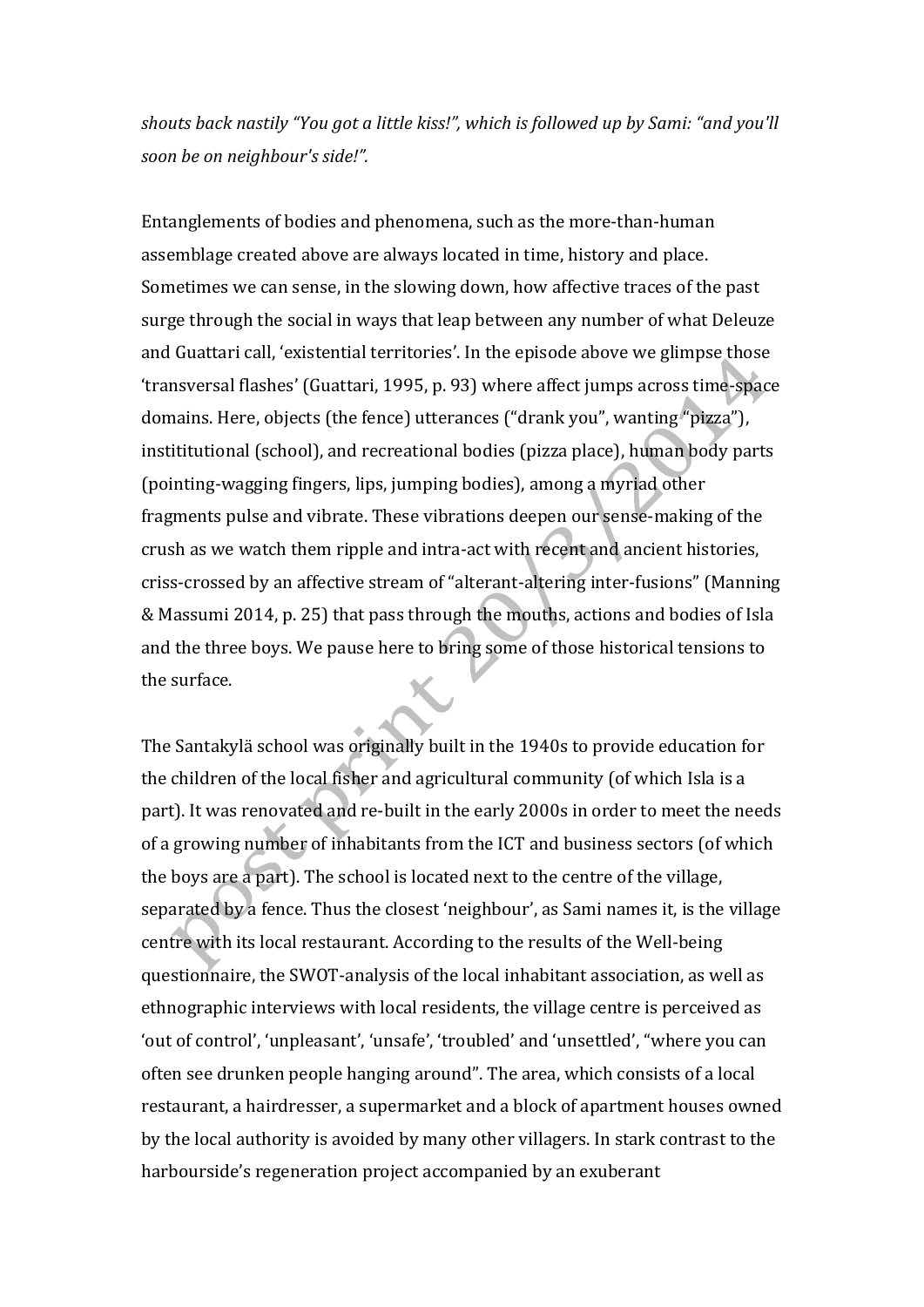yaughting/speed‐boating culture, the actual village centre has been abused and neglected. Many of the residents are second generation unemployed and caught up in the inter‐generational trauma of the slow burning and then more rapid decline of the fishing and agricultural industries. But some are first generation, including children of the ICT complex, struggling or unable to locate themselves in the emerging service and/or business sectors. Many endure poor socio‐ economic conditions, drugs and excessive alcohol consumption is high and is accompanied by social stigma and marginalisation. Indeed, the pizza restaurant, a notorious haunt for many of the local residents who eat, drink and trade illegal drugs seems to operate as a physical and affective container for the inter‐ generational collective trauma of the neglected ancient‐local community body and an increasing first generation of unemployed children from the professional classes. Indeed, we have begun to consider the restaurant as a "spilling out spot" (Walkerdine, 2010, p. 95–99) which makes the hidden traumas of the community's past and indeed their present and future conditions highly visible.

The children's location at the liminal space between the school (built for the children of the ICT community) and the pizza restaurant (house of/for the dispossessed) becomes significant. The see saw between the consumption and economic exploitation of the land and water, and the consumption practices of the local residents as they struggle to survive their commodification, rocks and glows in ways so stark, that it seems to leak into the children's own power plays. Tuija's questioning that Isla should always come bottom, beneath the pile, seems to push the boys into transporting Isla over the fence and into the "other side". Recognizing the pathological put down, in a flash, Isla summons her own assemblage, and leaps into the centre of the crush stating how she desires the other side, the restaurant and the pizza it sells ("I want to go there, I like pizza"). This assemblage of becoming‐consuming the Other, swelled up with energy and trauma, is rejoined with another place, Canada. Canada becomes champagne and in one further utterance Isla is metamorphosed into a liquid, to be consumed and swallowed. If Isla refuses her subordinate positioning (as girl, as child‐of‐ fishermen) she will not only 'end up' at the pizza place/home for uprooted Others, she will 'be drank'. The boys with their wagging authoritative fingers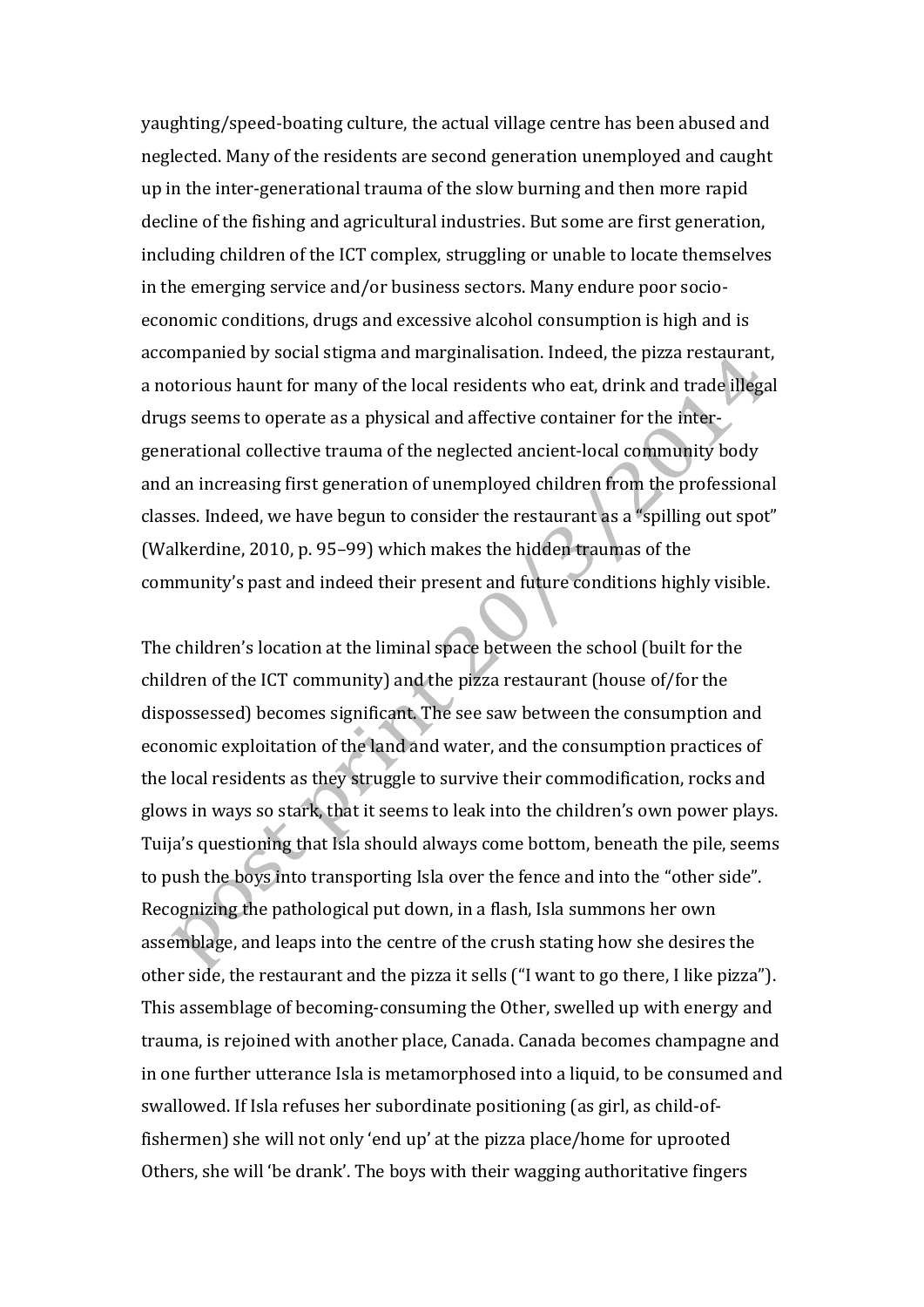circle and point at Isla, swept up in a fantastical assemblage that has sucked in, spat out and crushed Isla with the affective weight of the village(r)s' commodified and exploited history. Indeed, we begin to see how history, enmeshed with sensory experience, becomes creative in this assemblage, where embodied, physical, conscious, un‐conscious historical affects are in full flow, and entangled in the power plays. (Walkerdine 2013: 757)

Tuija's persistant questioning of the gendered hierarchies of stacked bodies deterritorialises their triumph, but this is swiftly re-territorialised as Tino, swelled with the affective residues of wider patriarchal colonizing power and with the full force of his body, steals a kiss, without warning (that is, without the rhythm of the pile up), and without consent. The kiss lands on Isla and its non‐ consenual status is aggressively named ("you got a little kiss") and shamed ("you'll soon be on the neighbour's side"). This kiss isn't a marker of her 'wonderful‐ness' but seems to be wrapped up in conscious and unconscious histories of commodification, consumption and violence of the land and of the people ‐ re‐territorialising Isla by putting her firmly in her place. Moreover, it is a refrain that emerges in later rounds when the crushes become more frequent and intra‐act directly with practices of objectification and consumption as Tino remarks: "that was such a tasty target of a kiss". And if we return to the drainpipe that led us to explore the wider socio-historical force relations, it connects us more directly to the ways in which Isla, drunk and consumed, is drawn into a patriarchal assemblage in which she becomes the boys' waste. Yet drains also prevent blockages and enable water to flow and this provides the focus for our final section in which the crush gains momentum in ways that both territorialise and de‐territorialise these coercive force relations.

# **Crushing like a girl: the time‐slips of de‐territorialisation and re‐ territorialisation**

"Agency can be strange, twisted, caught up in things, passive or exhausted. Not the way we like to think about it … circuits bodies moves connections. It takes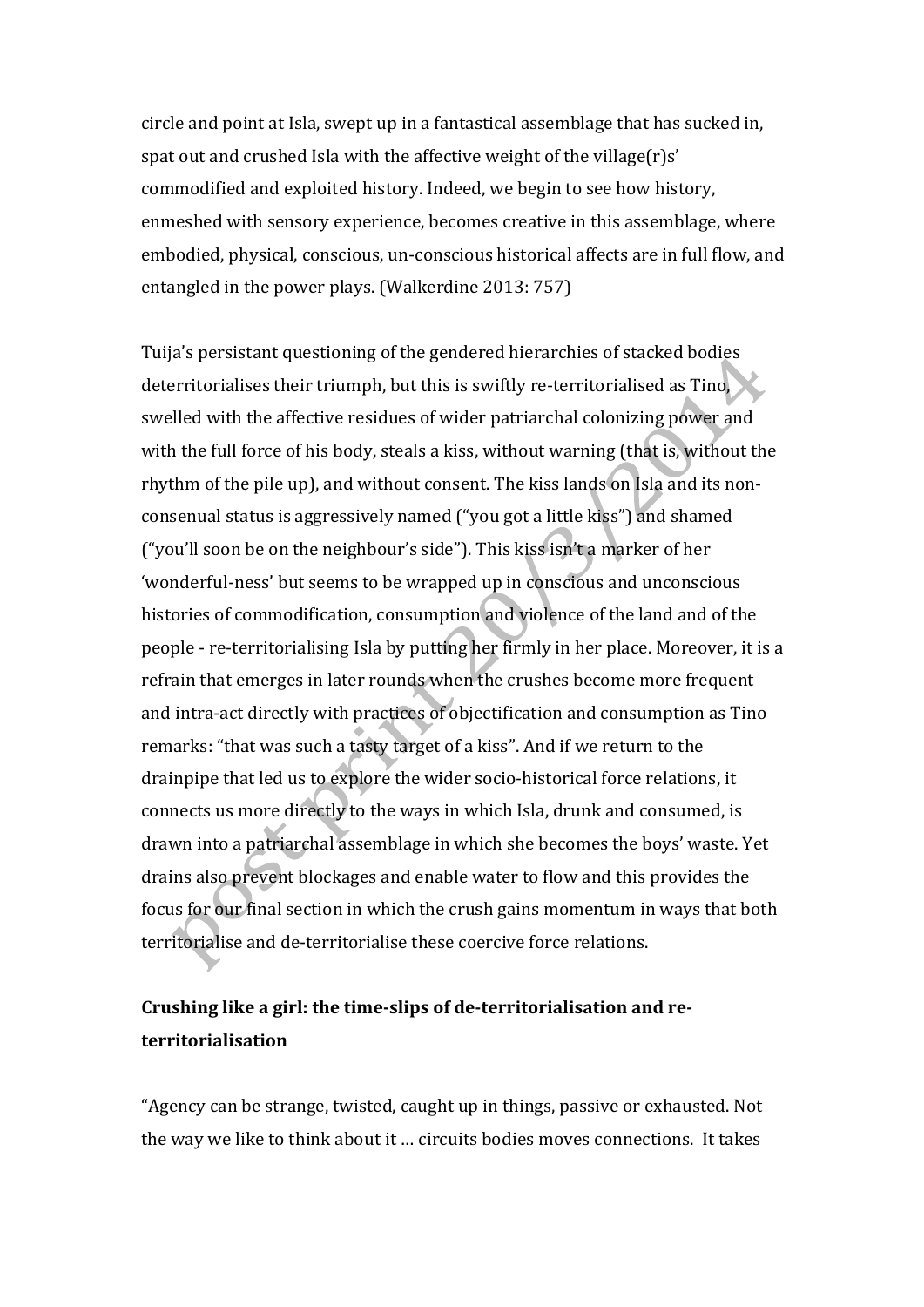unpredictable and counterintuitive forms … it's not really about will power, but rather something much more complicated and much more rooted in things." (Stewart, 2007, p. 86.)

The final crush assemblage captures the ways in which the rhythm of earlier crushes, in which Isla gets caught up in, invites and simultaneously withdraws and resists, intensify. Of significance in the following rounds is how the more‐ than‐human relations, in this case, the gravel which marked her face, is now rubbed between her fingers as she considers how she wants to participate (or not) in further crushes:

## *ROUND 5*

*The boys have withdrawn to the climbing frame. Isla shouts out to them, "Who do I play with now?" Summoned, the boys immediately jump down from the frame and one by one run to Isla. Calling them into action, she quickly retreats in between Tuija and the school fence. Tuija asks Isla whether she wants to start up the game again. Isla says she does not know. She rubs small pieces of gravel between her fingers. Tino replies for Isla, saying that he knows what she wants. Tino sits down and kisses her. Isla carries on rubbing the gravel, and says to Tuija and Tino "I don't want … I want …I don't want" all the while Tino is trying to jump on her, an action that is futile with her position between Tuija's legs and the fence.* 

*As she says "I want" a second time, she bends over and places her head in Tino's lap. Tino then bends to cover Isla, at which point she says:* 

 *"I don't want … I don't know if I want to or not. Cos if I say 'I want', then they both stay there. If I say 'I don't want, then they'll lea...[ve?]'… well…well….well…well…well…well…I don't…Well, come on, then!"*

*Tino then jumps on Isla, who shouts: "Don't again!". Tino kisses Isla, and says, "It's done now." The boys withdraw to the climbing frame, and Tino says, "that was such a tasty target of a kiss!"*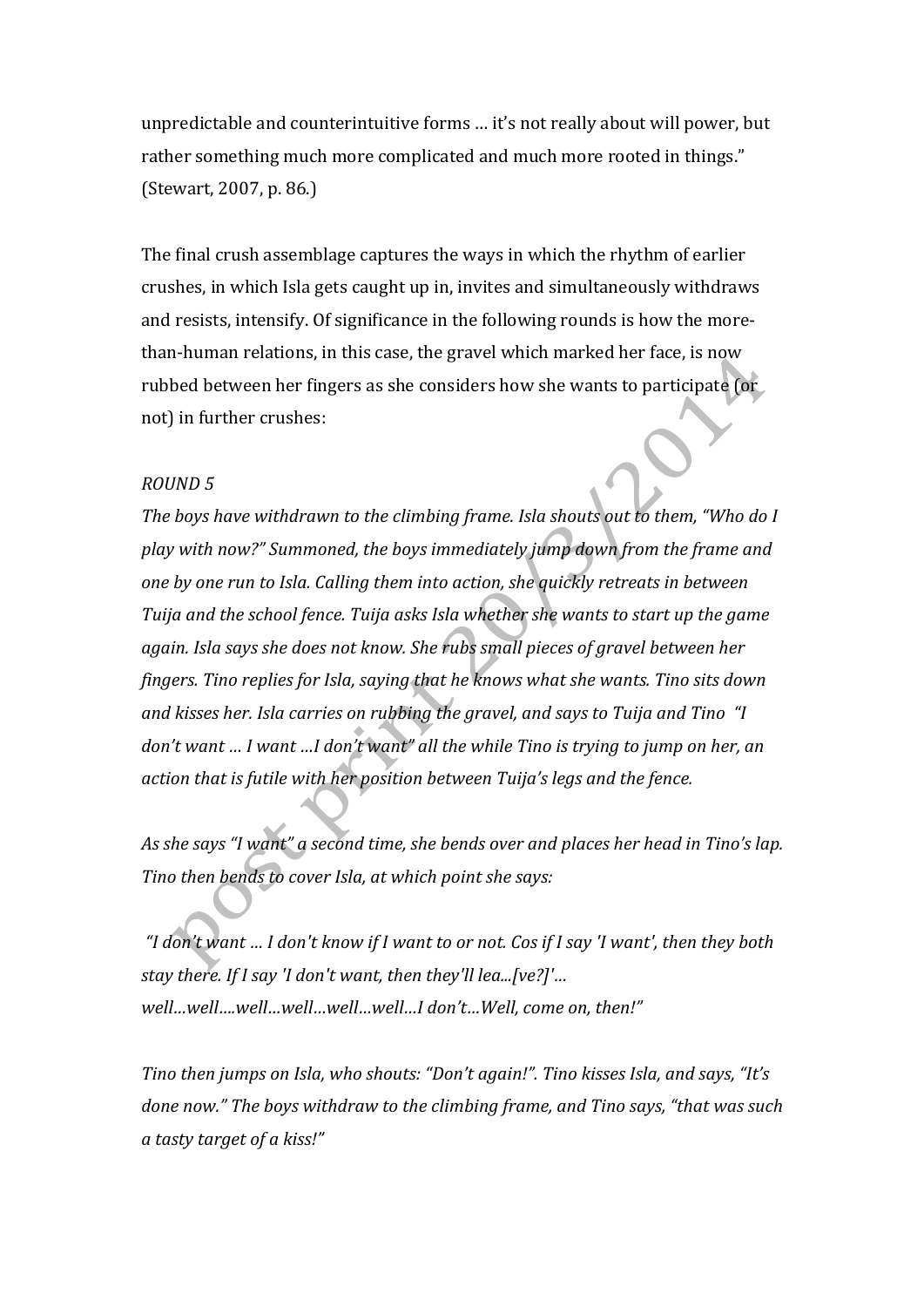This scene is a rare glimpse at the ebb and flow of consent, which in the speed of real time looks like Isla doesn't know what she wants and is delivering mixed messages. When she moves to Tino's lap is it that she wants to initiate the physical crush without being smothered, or without the 'heterosexualising' kiss? Is the gravel transporting her back to the first crush which hurt and marked her face? Or is it part of the rhythm as each particle of gravel is turned over and over, as she is, when caught in the crush. Or, could she be playing with the feeling of (what counts as) consent? By drawing the boys in ("come on") and then stopping them ("Don't again") is she creating her own crush, which squashes their desires to jump on and kiss her, a rhythm inside the Tuija‐fence assemblage which is making the pile-ups more difficult to achieve? Our questions are not for the answering, but directed at opening up the ways in which Isla, inside the Tuija‐fence assemblage is becoming more vocal ‐ a process we might theorise as becoming‐consent.

Indeed, in later rounds Isla becomes more consistent in what she does and doesn't want. First she draws the camera in to the increasingly resistant assemblage, telling the boys that "she's filming you". Next she declares that their persistent demands for a kiss "is so annoying" to more generalizing comments that "the boys are really annoying". Loud sonic screams of "NO" interrupt a further crush as she demands the game to stop. This call is immediately echoed by Tuija, and the boys retreat once more to the climbing frame shouting, "We Surrender!" and pile up on each other. At this moment, a further rupture occurs as Isla separates from the Tuija‐fence assemblage. Indeed, as soon as this utterance of surrender escapes into the air, we feel what Erin Manning writes about as a time‐slip of deterritorialisation:

#### *ROUND 8*

*Isla screams loudly, "ON THE TOP" and without hesitation runs toward the pile of boys extending her arms and legs to their full capacity, maximizing the amount of ground she can cover. However, just as she accelerates to full speed, and just before she anticipates the final jump to be "on the top", her body almost freezes in mid air and comes to an abrupt halt. She then slowly and carefully kneels down, lays herself*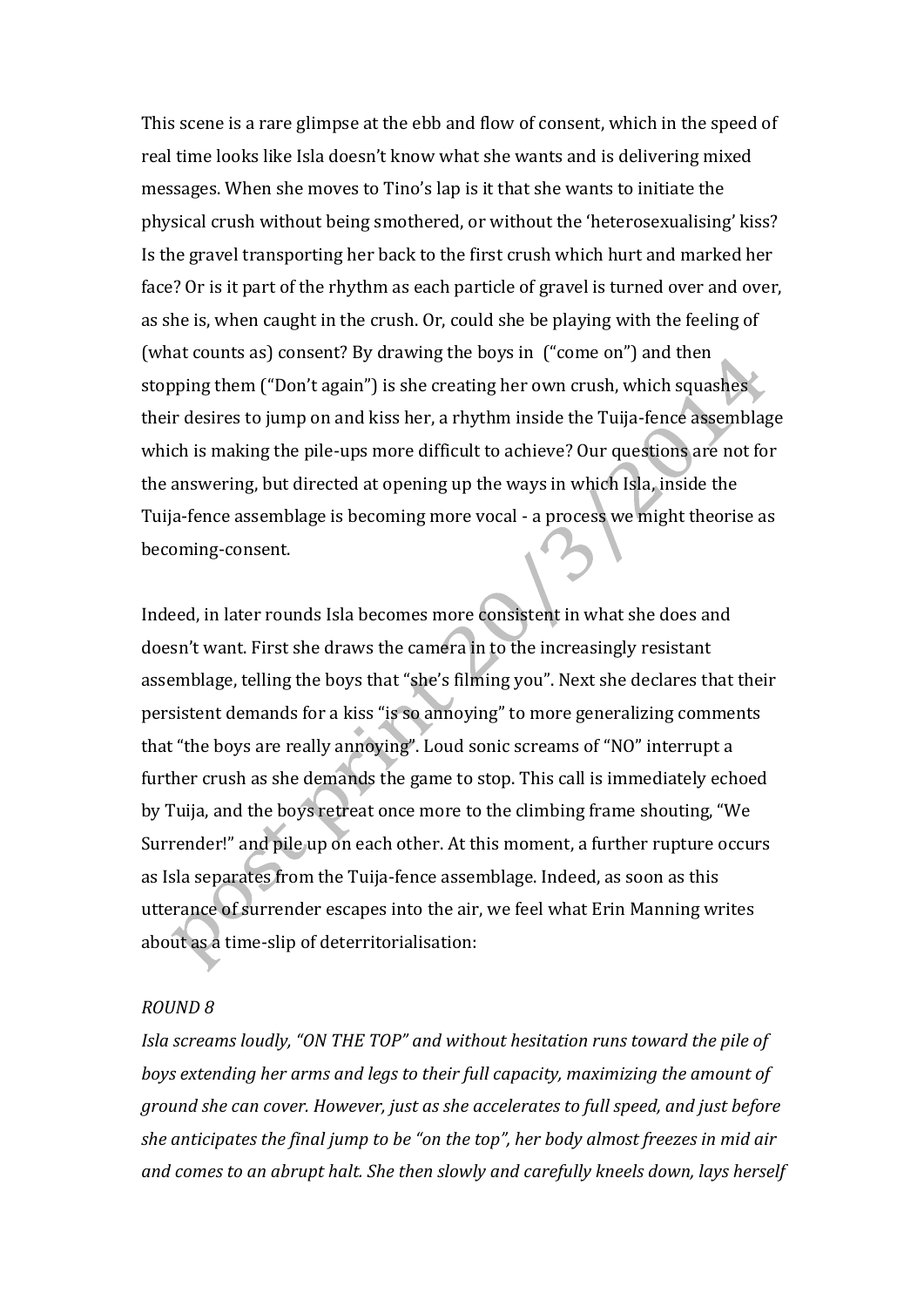*on her stomach, and, extends her body again, in anticipation of the crush. The boys dutifully oblige and pile upon her body, one by one. Isla screams and kicks her legs behind her, and the boys shout, "Kiss, kiss, go give a kiss… .now we've kissed her!" and the pile unravels.* 

The affective residues of first watching this scene still linger. It is one of those rare almost imperceptible moments caught on camera that enables us to glimpse, as Iris Marion Young (2005) so powerfully argues how for a girl to "open her body in free active open extension is to invite objectification" and moreover, that this objectification is "what keeps her in her place". And Isla, as we have described above, has indeed become entangled in objectifying and commodifying crushing affective assemblages, in which each kiss seals her heterosexualised subordinated fisher‐girl femininity/fate, transporting her over the fence, with the Others. It is almost as if in one split second, just as her body opens up and out, that she crosses an affective force field which abruptly territorializes and stills her moving body. She then resumes the rhythm of subsequent crushes. But like each crush before, and in the spirit of the Deleuzo-Guattarian refrain, there is always difference in the repetition: each crush creates a new assemblage, charged with potentiality.

Leaping on top of the stacked boys seemed to be one deterriotiralisation too far for Isla. However, what is of significance for us is that this is the first time we observe her run toward the boys, incited by her *own* utterance 'on the top!'. Each move is carefully considered as she kneels and lies down. Each move, moving the boys to bring on the 'crushing kiss'. Is Isla at this moment, a little more in control of orchestrating her own 'crush' assemblage? Are we entering the inbetween space of how refrains operate at the threshold of de and re‐territorialisation? Of course we will never 'know' this, and our analysis here is not to focus on the meaning of the event, but rather what the event can do. We can perhaps glimpse the shift in tempo and rhythm of the force relations at play here. And, for us, it is important to hold on to the promise that uncertainty in the 'not knowing' offers. Indeed, what we can perhaps contribute is that something did rupture from this new rhythm. It was the final crush of morning play sealed with a kiss.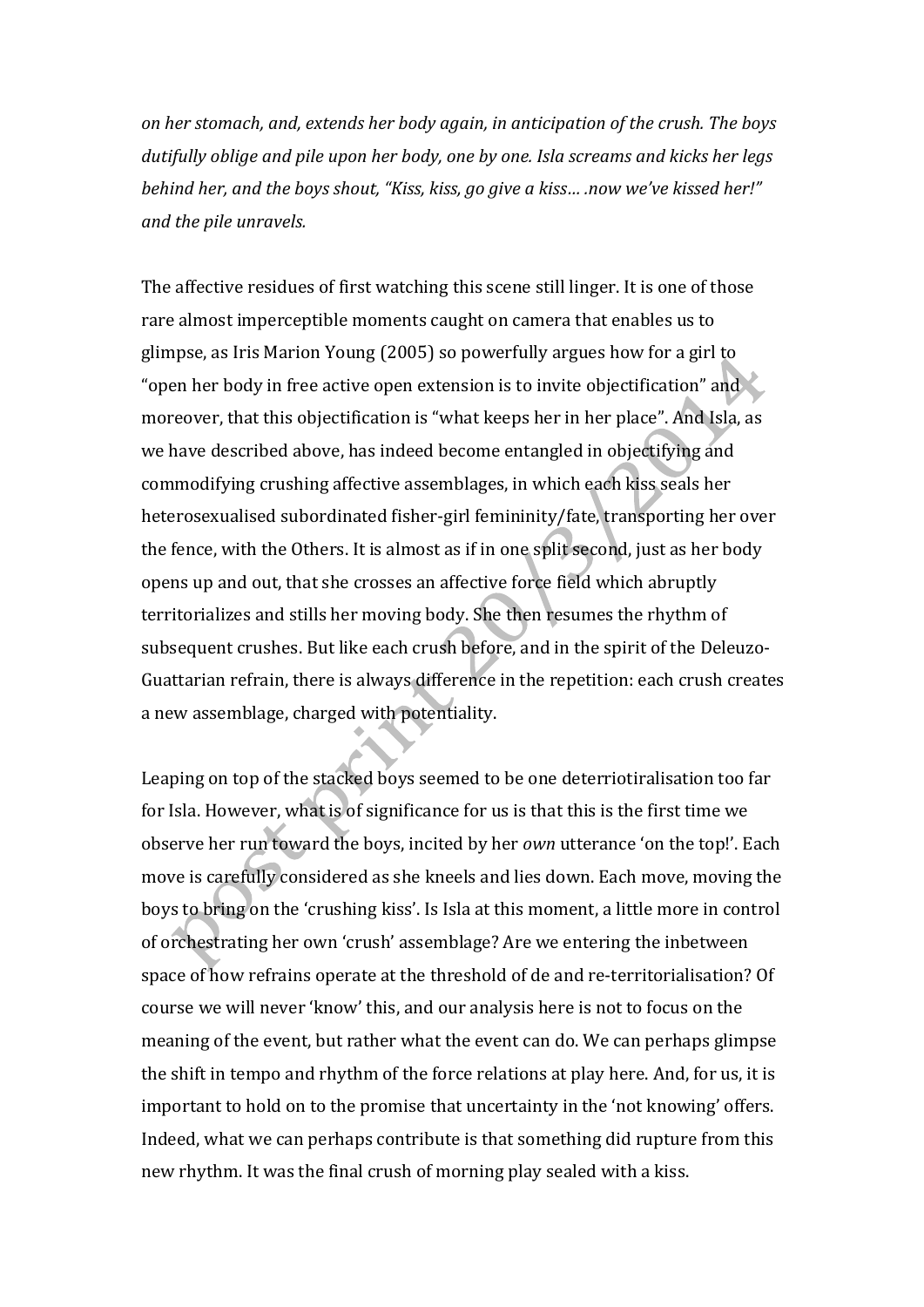Subsequent crushes involved boys at the bottom of the pile (Huuki & Renold, in progress) including crushes in which Isla does not lie on the boys as they did her, but does involve her touching the backs of the boys on top of the pile. In these crushes she is no longer Isla the (hetero)sexualized‐girl‐to‐be‐jumped‐on‐and‐ kissed, but to be "on top" Isla draws upon a dominant familial assemblage of becoming‐mother. Through laughter, and as she lays her hands on Markus' back, she claims him as her son: "he's my child" she says. Yet while the boys open up a space for her to crush them, echoing Isla's own earlier words 'on the top!" she declines their invitation, and directs other boys to take turns. Some de‐ territorialisations take time (see Deleuze & Guattari's 1987, p. 178) on how sudden or big ruptures to the status quo can be too much to bear, and spin people out into chaos and ontological uncertainty. And given the powerful socio‐ material‐historical affective forces at play, it is perhaps understandable that Isla withdraws from and then quits the 'crush' game, telling Tuija that she doesn't want to play anymore because it's 'not so much fun". She turns towards the frame, climbs inside and zooms down the slide, becoming‐movement, becoming‐ flow.

# **Crushing consent: messenger birds, gravel and research‐creations**

"We need to reconceptualise the real as forces, energies, events, impacts that pre‐exist and function both before and beyond, as well as within representation" (Grosz, 2011, p. 85).

In his writings on 'existential refrains', Guattari (1989/2013, p. 147) introduces the metaphor of the messenger bird "that taps on the window with its beak, so as to announce the existence of other virtual Universes", that is, other ways of being that rupture the status quo. For us, the process of writing this paper is one such messenger bird, calling up new ways of thinking again about the force relations in gender and sexual power plays. An experiment then in thinking Otherwise, we hope that the paper might offer an alternative passage into what constitutes 'the real' (Grosz, 2011:85) ‐ not through epistemological questions of the 'true' state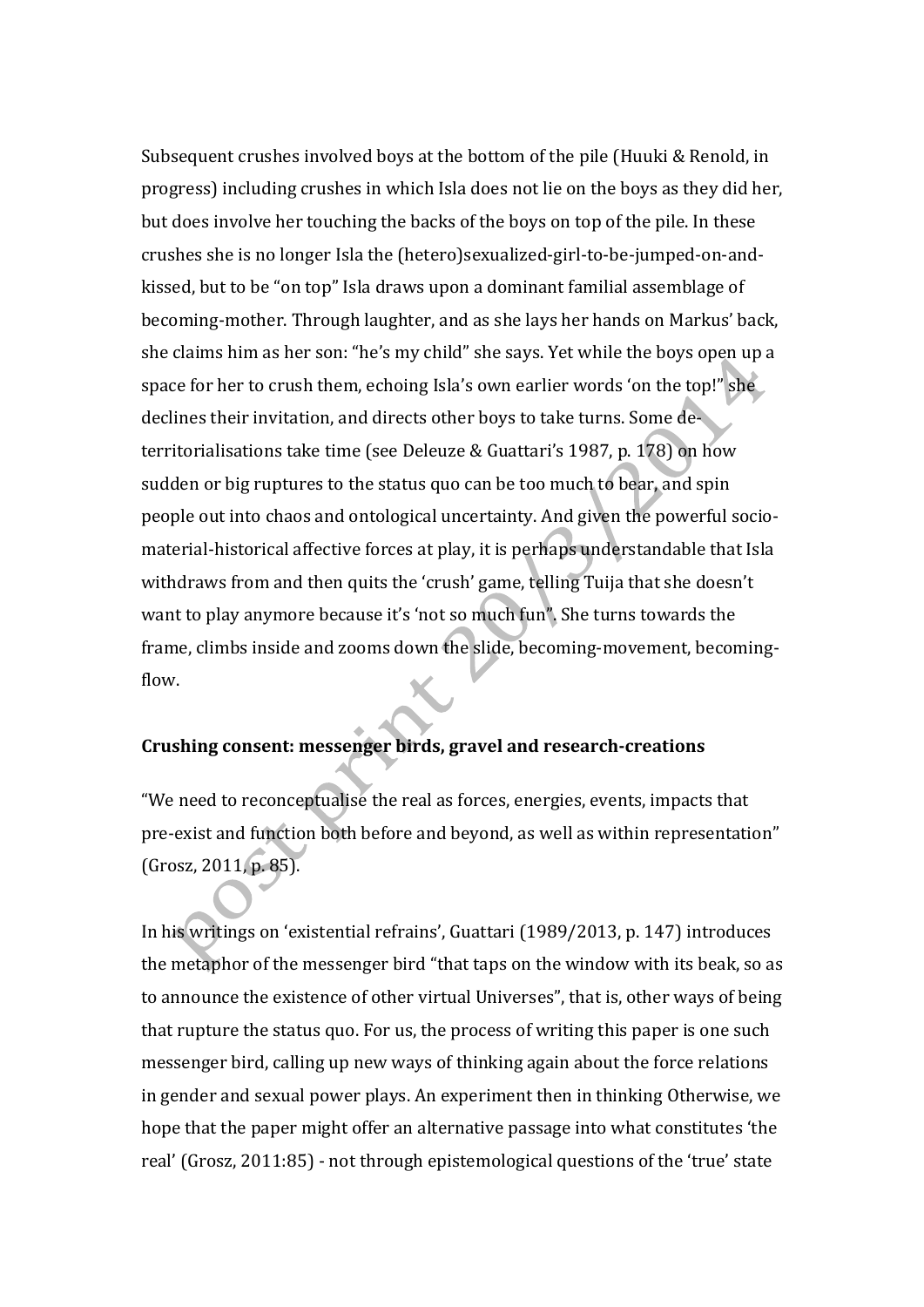of things but in a reconceptualisation of the real where new connections emerge that enable us to question the habits of what we think we know when scenes like the kiss‐crushes in this paper emerge in our everyday practice, across our research or via media representations. Nowhere, we would argue, is this more needed than in studies of young peer gender‐based and sexual violence where territorialising literatures pervade the field in ways that undermine, normalise, pathologise or obfuscate the social, historical, cultural and affective dynamics of children's gendered and sexual power plays in school.

In preparing this paper, we have connected many times over with Isla's unknowing. Just as she rubbed the gravel over and over between her fingers, contemplating what she wanted, didn't want, and didn't know, our own ideas were being turned over and over-turned. Aligning ourselves with Guattari's messenger bird, we worked with the uncomfortableness of keeping the affordances‐in‐assemblages, in play. Scrambling around in the paralysis of binary either/or thinking we skidded, off‐balance, to connect with and map the multiplicities shooting out from the refrains that constituted each crush assemblage. However, as Grosz (2011) cautions, we were always careful to keep in check the rhythms of how each crush was criss-crossed by refrains that were often, both territorializing and de‐territorialising.

A key driver in writing this paper was to share our experimental moves with what (else) affective methodologies can bring to subversive or taboo subjects in ways that continue to unsettle and transform. This, as we have argued above, is important, yet nevertheless a risky endeavour when it comes to re-imagining the affordances of childhood assemblages in which sexuality, violence and gender are centre stage. Our aim has been two‐fold: **first**, to understand, and *loosen the stranglehold of how the binary subject positions victim (Isla) and perpetrator* (three boys) can obscure the qualitative multiplicity of inter‐personal force relations such as we have mapped through the 'crush' assemblages above. Indeed, in eleven minutes of play we see oppressive force relations constantly expand and contract as Isla, the three boys and Tuija experience what feels fun, safe, uncomfortable, disorienting and hurtful etc. Key here is how 'consent'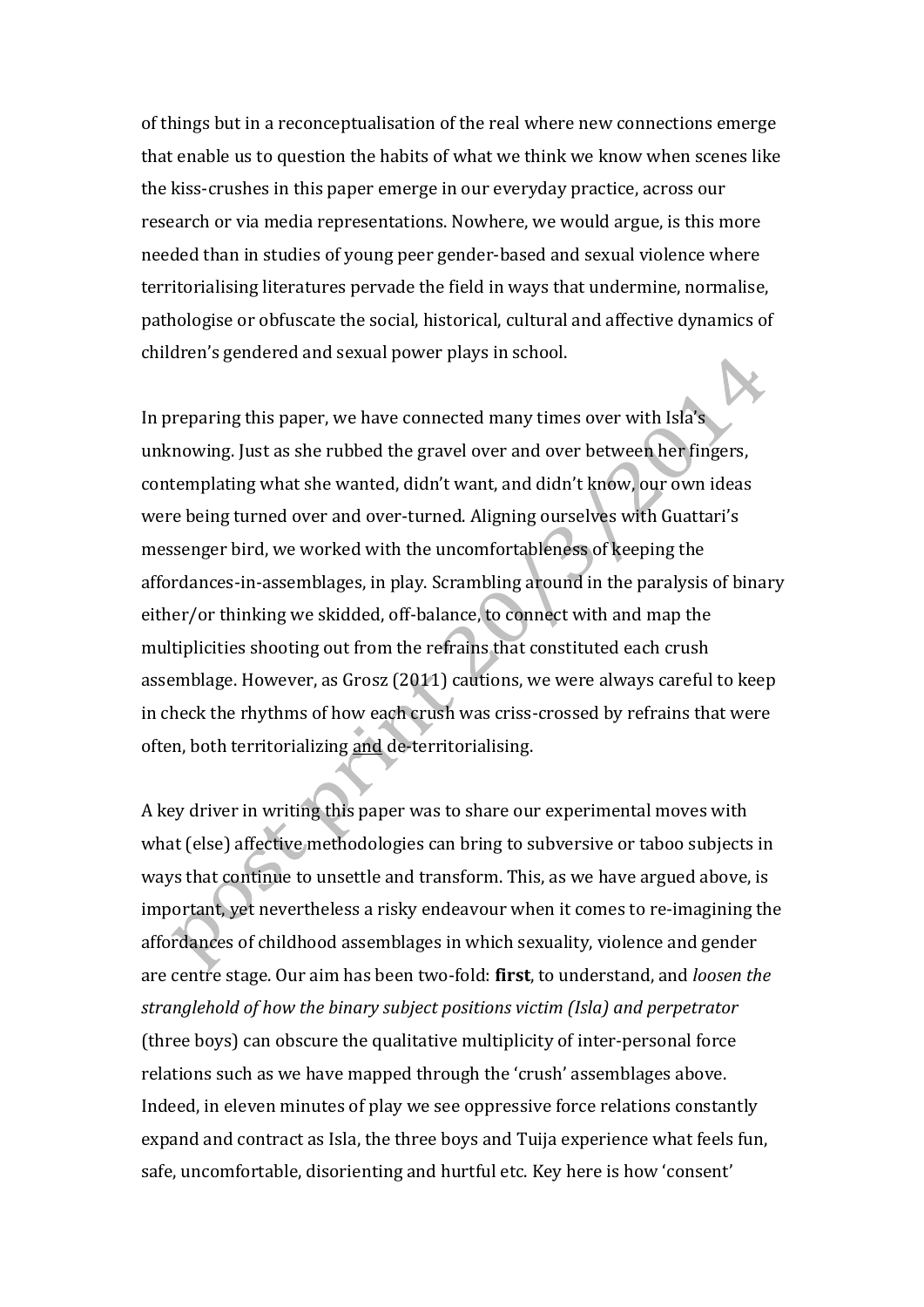operates as a relational force or flow, constantly in process, which leads us to our **second** aim *to explore the more‐than‐human dynamics of consent*. Throughout, in our focus on foregrounding object, history and movement in assemblages we hope to have gestured towards the limits of a humanistic and individualised theorisation of consent by opening up children's sexual power plays to the more‐ than‐human: from the material (the climbing frame, the fence, the pizza restaurant and gravel) to the discursive and semiotic (becoming‐drink, becoming waste) and including the socio-historical and affective force relations of which assemblages are always entangled. Indeed, it is important to stress that history is not only an important contextualising feature of situated events like the crush game, but a set of powerful affective forces that weft and weave through each assemblage and potential becoming.

With each crush assemblage we have attempted to open up the dynamics of how more-than-human assemblages jostle and intra-act with each other (e.g. the boyclimbing frame with the Tuija‐Isla‐Fence). In the first two sections, we explored these intra‐actions in ways that allow us to glimpse at how some ruptures (e.g. Tuija‐Isla‐Fence gestures of resistance to the force relations of the kiss‐crush) can unsettle the status quo (e.g. the boys' ability to direct the force relations of the crush). We consider how in a bid perhaps to re‐organize the chaos when sedimented gendered and classed roles are loosened and 'fractalized' (Guattari, 2013) further territorializing assemblages are created that draw in contemporary and historical legacies, temporarily restoring hierarchical power positions (e.g. Isla is aligned to the Other side, she is 'drunk', becomes the boys' waste and is consumed into a highly classed patriarchal assemblage). In the final section, '*crushing like a girl'*, we suggest that over time, and with each territorial refrain, something shifts. The boys call on Isla to join them, and jump 'ON TOP'. While her body leaps forth, hesitates and returns to the territorializing refrain of the kiss‐crush, we notice a key change. As becoming‐mother she can re‐orient the crush, lay her hands on the boys, her 'sons'. We also see a new refrain emerge as she withdraws from the game and entangles herself in the previously boy‐dominated climbing frame, by becoming‐slide.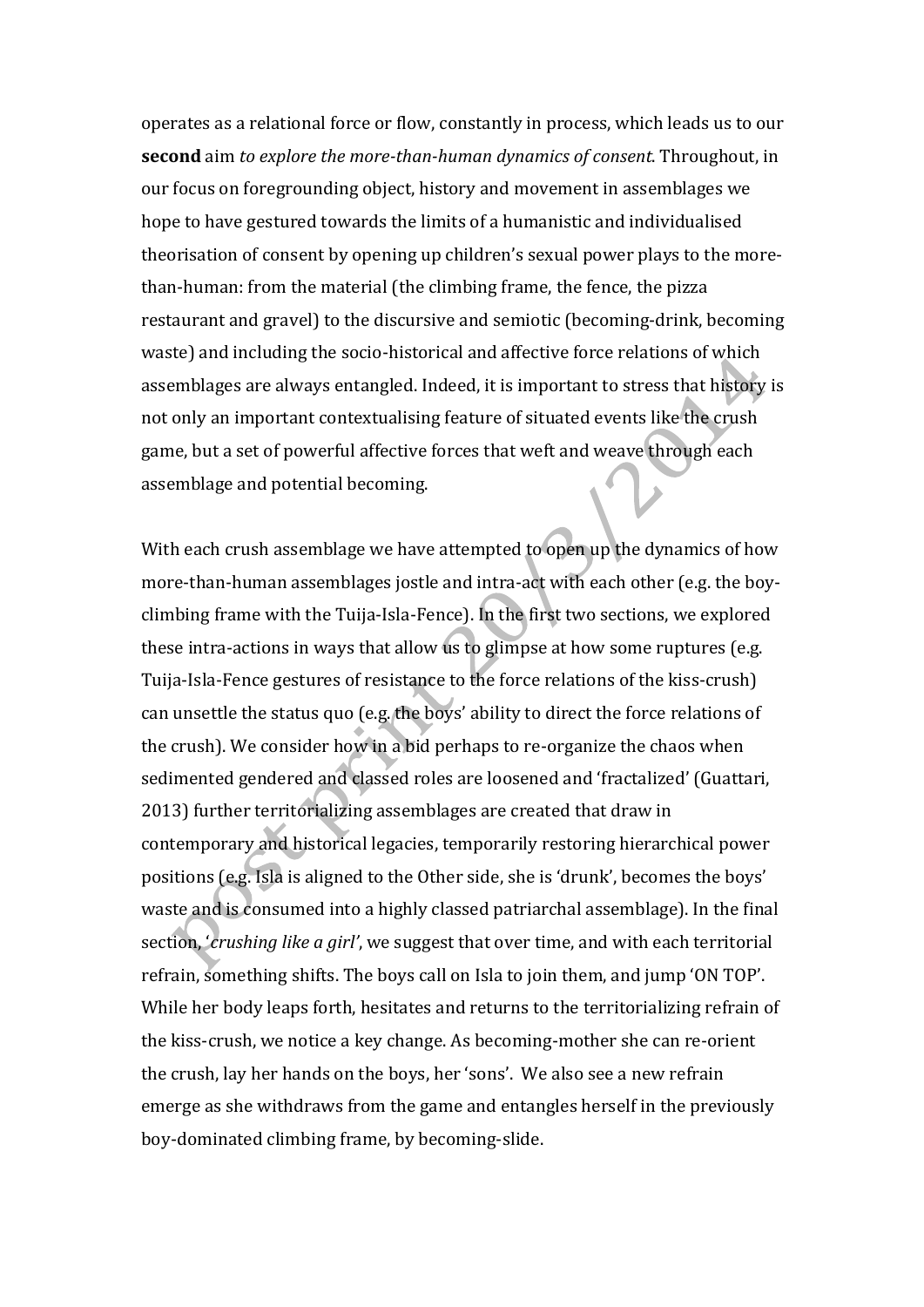Our growing awareness of how even very small incremental moves to de‐ territorialise and re‐lease the grip of constraining gender norms can ignite fear and summon assemblages that tighten the straight jacket of how girls and boys can be and become, has huge pedagogical implications for interventions in practice. While some of our ideas and intra‐ventions in this paper have travelled into pedagogic practices using a range of arts‐based and embodied methodologies (see Renold, 2013), in the spirit of this special issue's call to "overcome the discursive and other forms of representational stagnation that lurk" we have also produced a visual and textual research‐creation which for us fuses the ebb and flow of consent with the more‐than‐human socio‐historical life affirming/life‐destroying affective practices traversing the land and people of Santakylä. As Manning and Massumi (2014) suggest in their take up of Deleuze and Guattari's notion of 'immanent critique', it is not enough to offer critical commentaries on the 'state of things' that do not also forge transformative practices that might gift new modes of thinking, doing and becoming otherwise. So while we can't whip up a workshop inside the pages of an academic journal, we can leave you with the image assemblage, 'Crush' and the poem (made up from Isla's words) 'becoming-consent' – a research creation that may intra-act with the paper you have just read, or if you started at the end, you might now read and/or read‐again.

**Figure 1: Crush**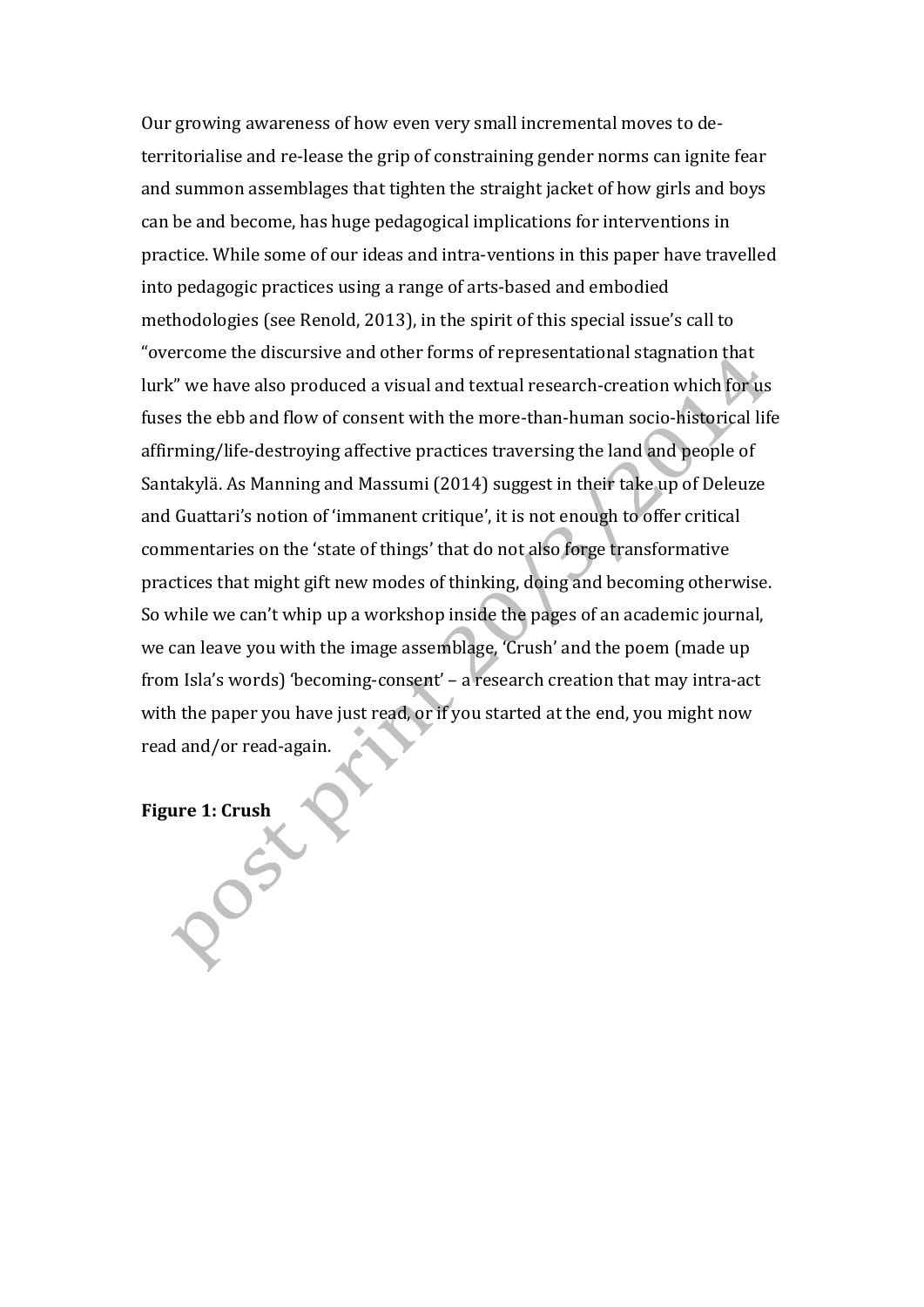

**ON the TOP**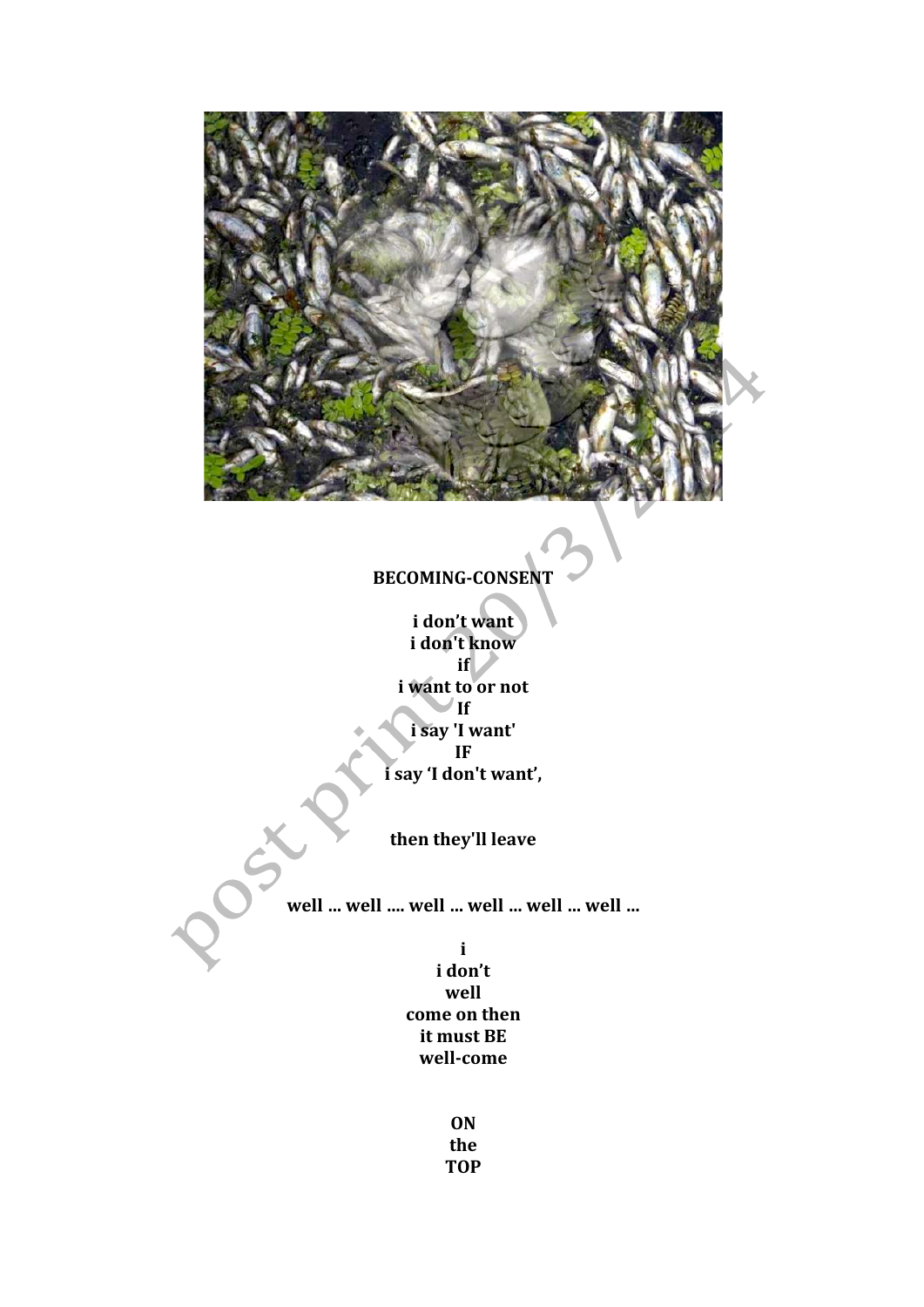#### **Funding**

This project was supported by funding from the Academy of Finland (grant number 257319).

#### **References**

- Barad, K. (2007). *Meeting the universe halfway: Quantum physics and the entanglement of matter and meaning.* Durham: Duke University Press.
- Braidotti, R. (2006). *Transpositions: Nomadic Ethics.* Cambridge: Polity Press.
- Brown, J. (2007). Time, space and gender: Understanding "problem" behaviour in young children. *Children and Society*, *21,* 98–110.
- Coleman, R., & Ringrose, J. (Eds.). (2013). *Deleuze and research methodologies.* Edinburgh: Edinburgh University Press.
- Connolly, P. (2004). *Boys and schooling in the early years*. London: RoutledgeFalmer.
- Davies, B. (1989). *Frogs and snails and feminist tails: Pre‐school children and gender.* London: Allen and Unwin.
- Deleuze, G., & Guattari, F. (1987). *A thousand plateaus: Capitalism and schizophrenia.* (B. Massumi, Trans.). Minneapolis: University of Minnesota.
- Eidevald, C. (2009). Gendered violence produced during "free play" in preschool. *International Journal of Equity and Innovation in Early Childhood*, 7, 28–39.
- Fox, N., & Alldred, P. (2013). The sexuality‐assemblage: Desire, affect, anti‐humanism. *Sociological Review, 61,* 766–789.
- Genosko, G. (2009). Felix Guatarri: A Critical Introduction. London: Pluto Press.
- Grosz, E. (2011). *Becoming undone.* Durham & London: Duke University Press.
- Guattari, F. (1995/2005). *Chaosmosis: An ethico‐aesthetic paradigm*. Sydney: Power Publications.
- Guattari, F. (1989/2013). *Schizoanlytic cartographies*. London: Bloomsbury.
- Holford, N., Renold, E., & Huuki, T. (2013). What (else) can a kiss do?: Theorizing the power plays in young children's sexual cultures. *Sexualities, 16,* 710–729.
- Holland, P. (2003). *We don't play with guns here: War, weapon and superhero play in the early years.* Maidenhead: Open University Press.
- Holmes, R., & Jones, L. (2013). Flesh, wax, horse skin and hair: The many intensities of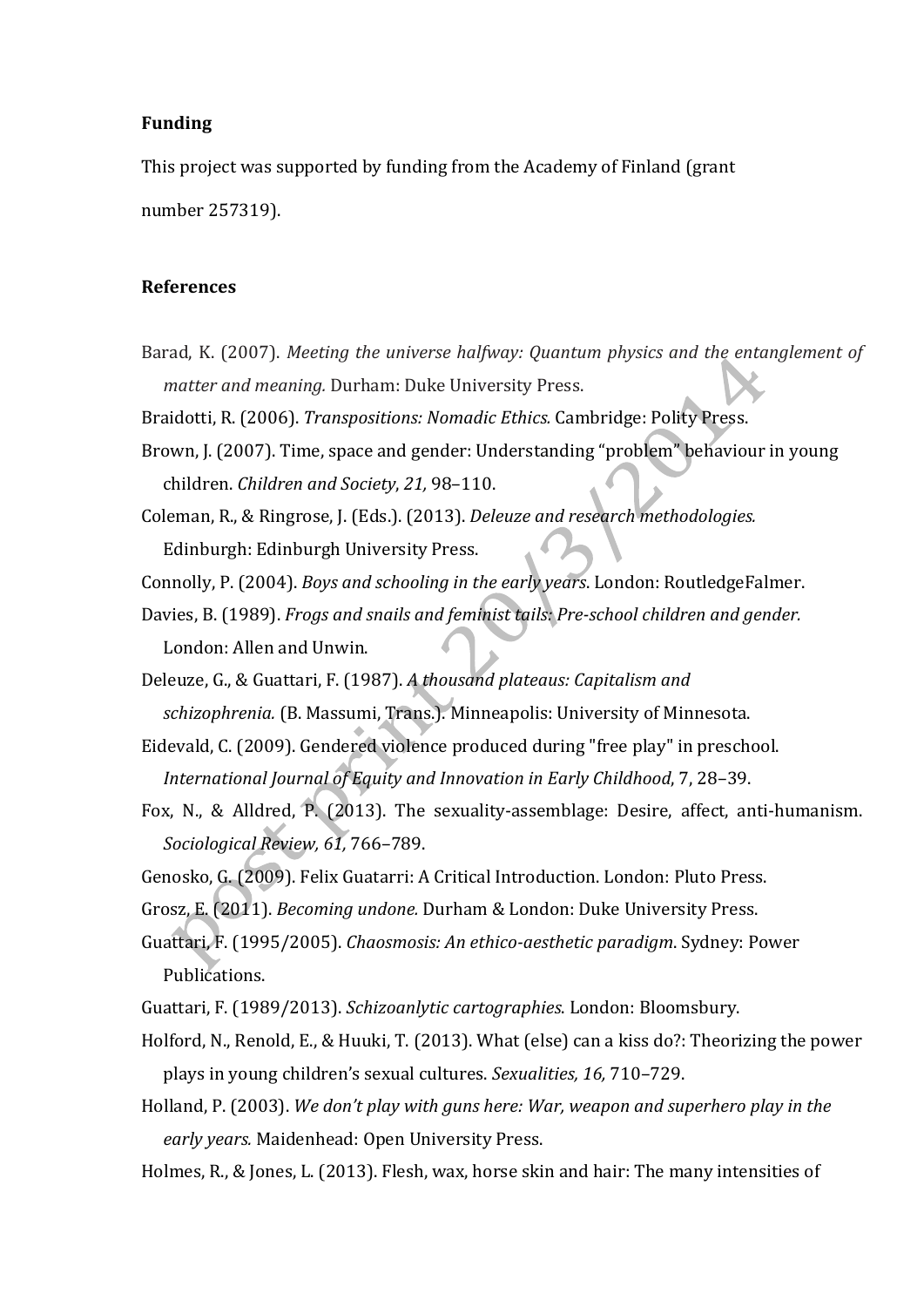data. *Cultural Studies <=> Critical Methodologies*, *13,* 357–372.

- Ivinson, G. M., & Renold, E. (2013a). Valleys' girls: Re‐theorising bodies and agency in a semi‐rural post‐industrial locale. *Gender and Education, 25*, 704–721.
- Ivinson, G.M., & Renold, E. (2013b). Subjectivity, affect and place: Thinking with Deleuze and Guattari's Body without Organs. *Subjectivity, 6,* 369–729.
- Lenz Taguchi, H. (2010). *Going beyond the theory/practice divide in early childhood education: Introducting an intra‐active pedagogy.* London: Routledge.
- MacLure, M., Jones, L., Holmes, R., & MacRae, C. (2011). Becoming a Problem: Behaviour and reputation in the early years classroom. *British Educational Research Journal, 38,* 447–471.
- Manning, E. (2013). *Always More Than One: Individuation's Dance*. Durham:London Duke University Press.
- Manning, E., & Massumi, B. (2014). *Thought in the act. Passages in the ecology of experience.*  Minneapolis: University of Minnesota Press.
- Monks, C.P., & Coyne, I. (Eds.). (2011)*. Bullying in different contexts.* Cambridge: Cambridge University Press.
- Olsson, L.M. (2009). *Movement and experimentation in young children's learning: Deleuze and Guattari in early childhood education.* Abingdon & New York: Routledge.
- Osgood, J.  $(2014)$  ' Playing with Gender: making space for post-human childhood $(s)$ ' in Moyles, Payler & Georgeson (Eds) Early Years Foundations: An Invitation to Critical Reflection. Open University Press.
- Renold, E. (2008). Queering masculinity: Re-theorising contemporary tomboyism in the schizoid space of innocent/heterosexualized young femininities. *Girlhood Studies, 1,* 129–151.
- Renold, E. & Ivinson, G.M. (2014). Horse‐girl assemblages: Towards a posthuman cartography of girls' desire in an ex‐mining valleys community, *Discourse: Studies in the Cultural Politics of Education*, *35*, 361–376.
- Renold, E., & Ivinson, G. (2015a). Mud, mermaid and burnt wedding dresses: Mapping queer belongings in teen girls' talk on surviving the ordinary traumas of gender and sexual violence. In E. Renold, J. Ringrose, & D. Egan (Eds.), *Children, sexuality and Sexualisation*, Buckingham: Palgrave.
- Renold, E., & Ivinson, G. (2015b forthcoming). Girls, camera, (intra)action: Mapping posthuman possibilities in a diffractive analysis of camera-girl assemblages in research on